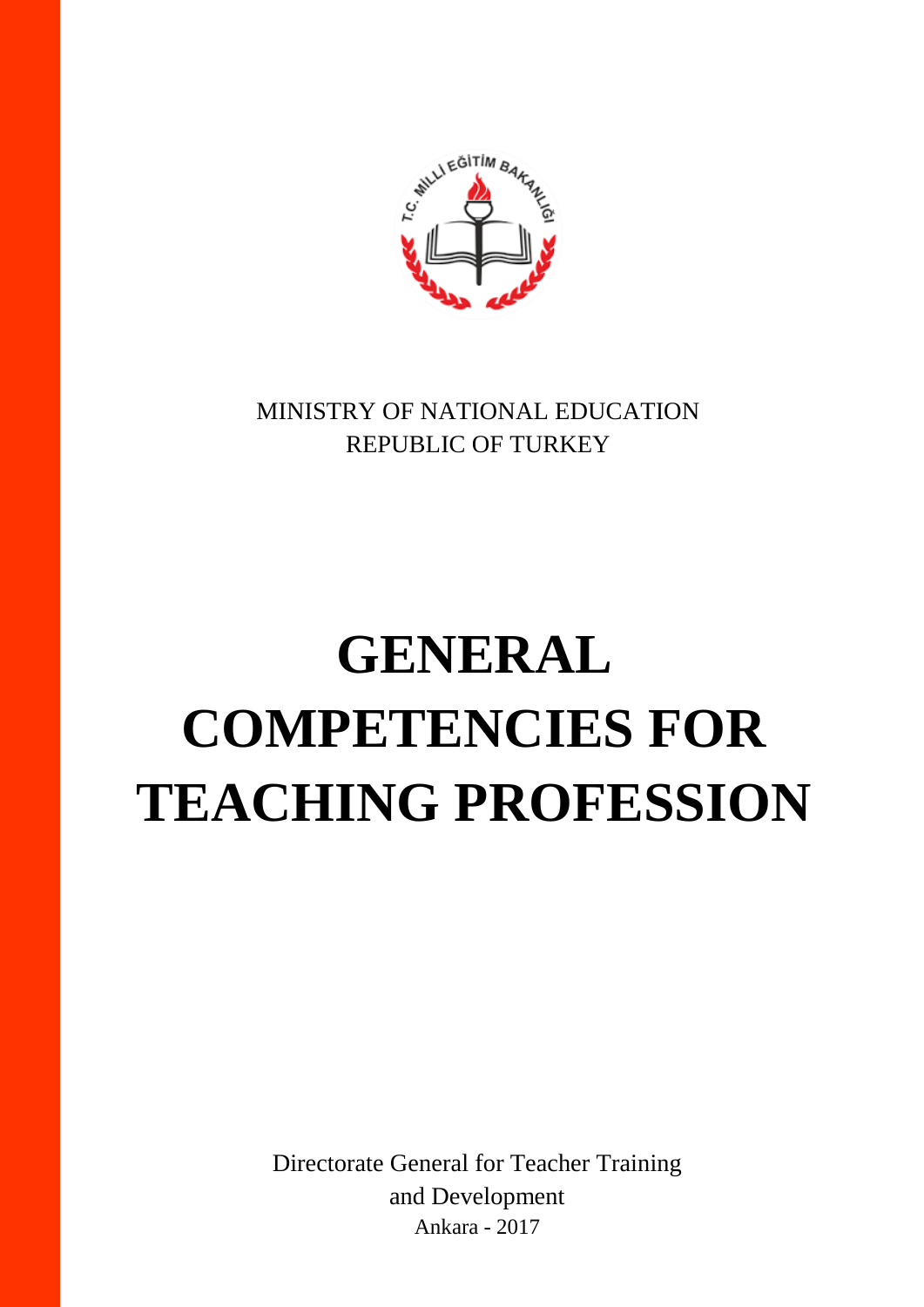#### **FOREWORD**

The great technological development in the twenty-first century and the accompanying sociological change make it necessary for all societies to adapt to the ever-changing conditions of the Information Age and induce societies to live connected as never seen before. This important social transformation is increasing the importance of high level cognitive skills such as effective communication, recognizing different cultures, developing high level cooperation, global competency, and solution-focused thinking.

The qualities that individuals should possess are becoming increasingly different in the times we live. Undoubtedly, the most important role to provide these skills to young generation lies on to education. Teachers have various responsibilities in terms of developing new skills and attitudes in themselves, students and, in the long run, the whole society. In modern societies, teachers are not only considered as technical staff performing teaching job but also considered as role models for students and the society. These social expectations for teachers entail the characterization of a competent teacher with all relevant qualities and the implementation of teacher education policies that are designed in this framework.

In the world and in our country, education is being transformed substantially in order to understand and adapt realities of the today's world and people and in turn fulfil appropriate policies that are in line with those realities. The foundation and primary step of these transformations is the efforts for training and development of teachers. One of the important works carried out in this context is the report of "General Competencies for Teaching Profession" that was published by the Ministry in 2006. Based on the feedback obtained from the field after its publication and the arising needs in the context of national and international developments, the General Competencies for Teaching Profession has been updated and published for the use of educational stakeholders.

The General Competencies for Teaching Profession is aimed/expected to serve as a ground reference for the stakeholders involved in the teacher training and development process. The competencies sets an important framework for the development of policies for teacher education as far as many stakeholders are concerned including "the Council of Higher Education (YÖK)", "the Assesment, Selection, and Placement Center (ÖSYM)", universities, researchers and in particular the Ministry itself. The document should also considered to be a guide to teachers in terms of their personal and professional development.

I would like to thank our teachers, Ministry employees, academicians, the representatives from public organizations, and non-governmental organizations who have contributed in the process of preparing and updating the General Competencies for Teaching Profession. I hope that this work will be rewarding for our teachers and our country.

> **Dr. İsmet YILMAZ Minister of National Education**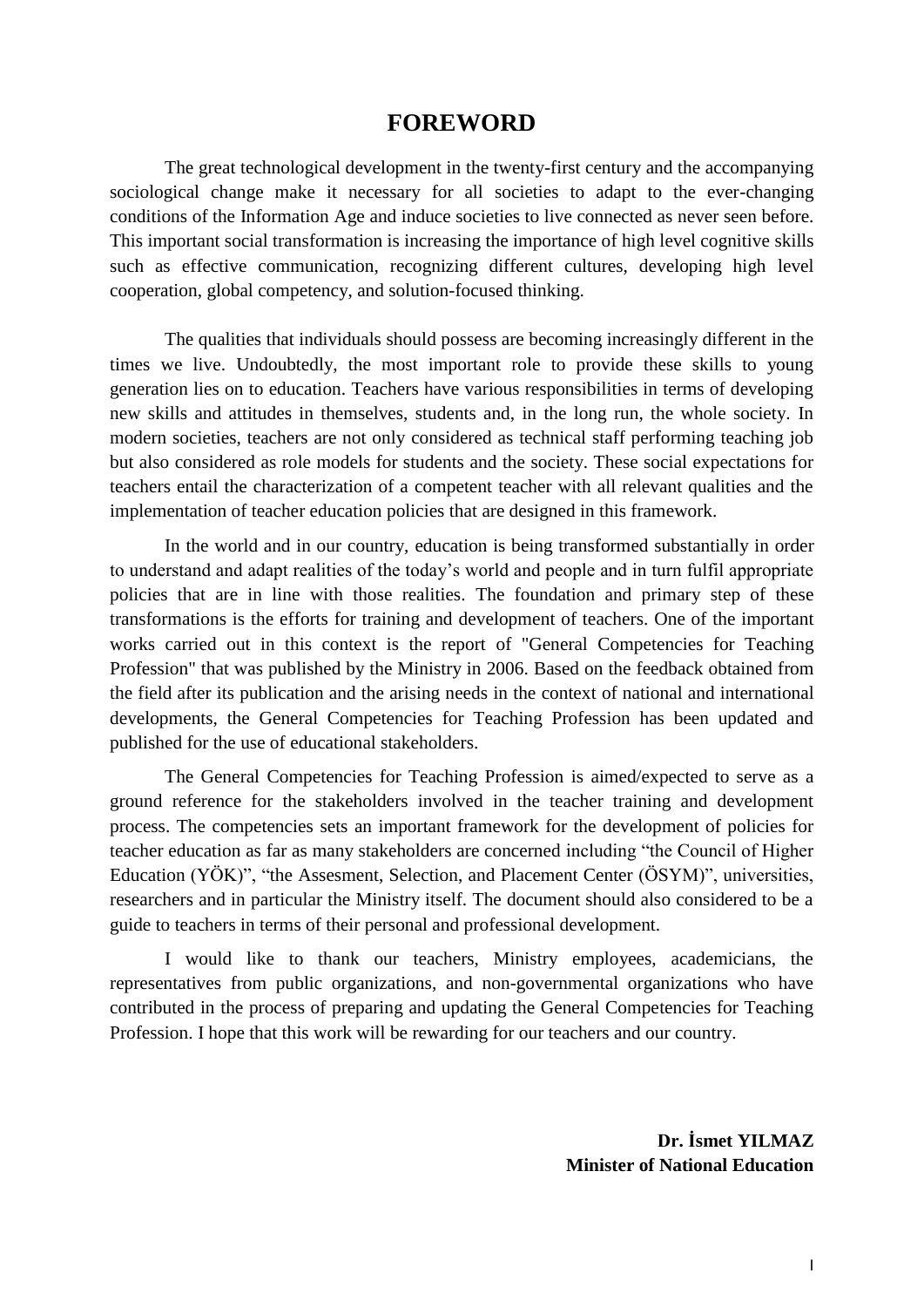## **DEFINITIONS**

| <b>Competency Domain</b>    | : Structures in which interrelated knowledge, skills, attitudes and<br>values can be observed as a whole in a specific area.  |
|-----------------------------|-------------------------------------------------------------------------------------------------------------------------------|
| Competency                  | : Knowledge, skills, attitudes and values that must be possessed<br>to be able to perform a task effectively and efficiently. |
| <b>Competency Indicator</b> | : Knowledge, skills, attitudes and values that demonstrate the<br>level of ability to have the competencies.                  |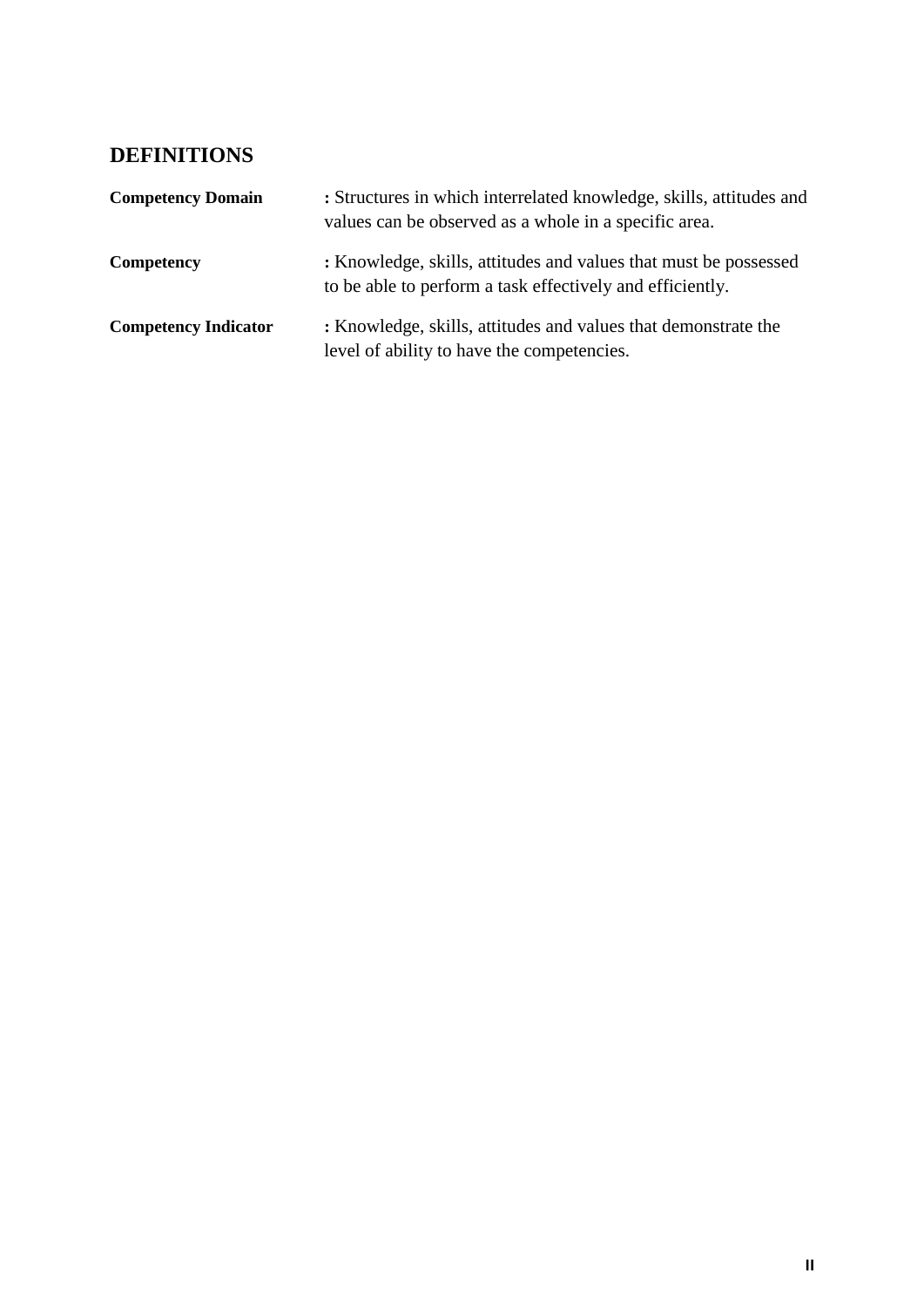## **ABBREVIATIONS**

| <b>CFT</b>    |                | <b>Competencies Framework of Turkey</b>                                             |
|---------------|----------------|-------------------------------------------------------------------------------------|
| <b>ILO</b>    |                | <b>International Labour Organization</b>                                            |
| <b>OECD</b>   |                | <b>Organization for Economic Cooperation and Development</b>                        |
| ÖSYM          | ÷              | Assessment, Selection and Placement Center (Olçme, Seçme ve<br>Yerlestirme Merkezi) |
| <b>UNESCO</b> | $\ddot{\cdot}$ | United Nations Educational, Scientific and Cultural Organization                    |
| <b>UNICEF</b> | $\ddot{\cdot}$ | United Nations International Children's Emergency Fund                              |
| YÖK           |                | Higher Education Council (Yükseköğretim Kurulu)                                     |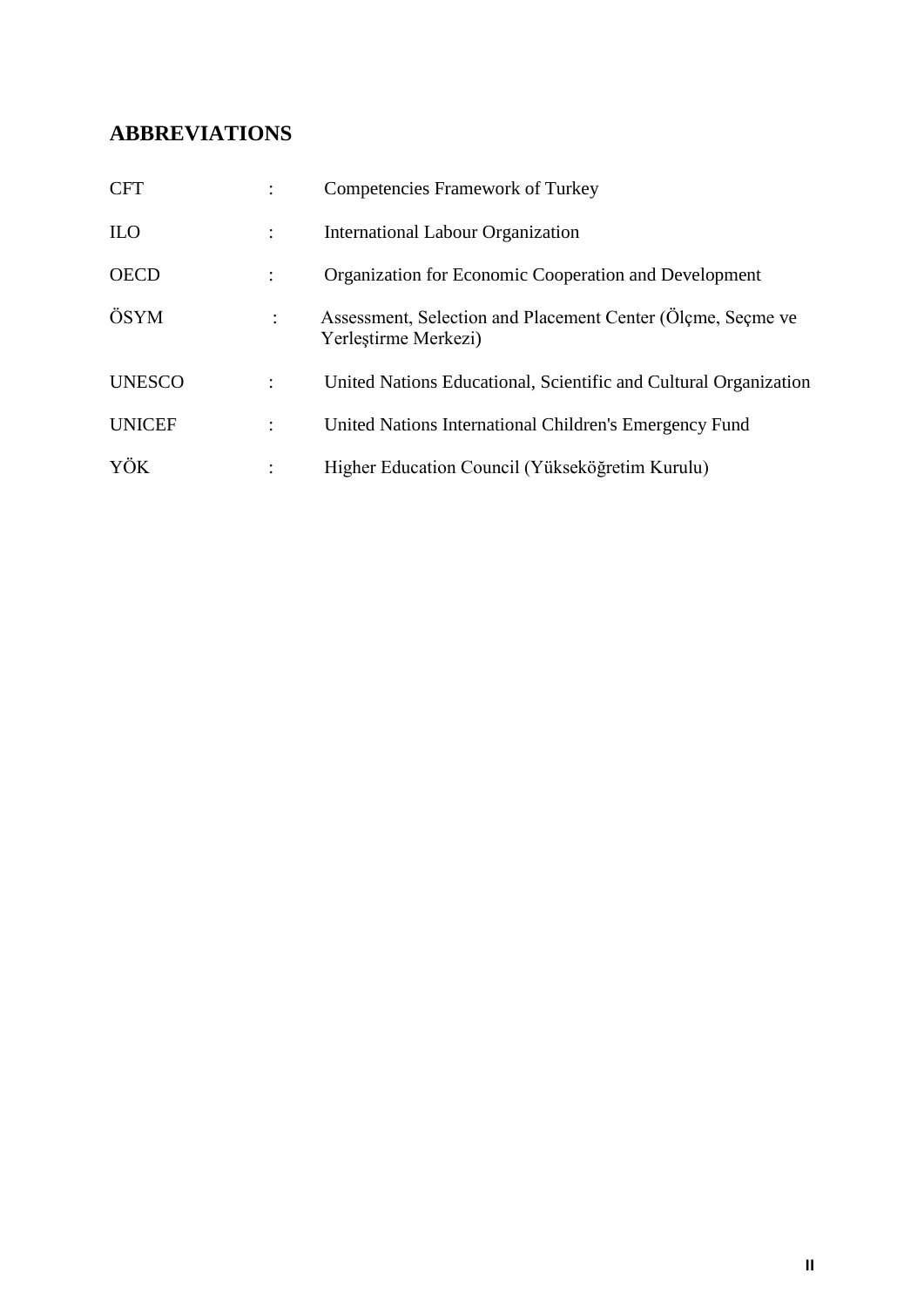#### **I. INTRODUCTION**

One of the important features that distinguish humans from other living organisms is that humans are aware that they learn. As one learns, she/he becomes aware of his own individuality, and acquires strength and virtue. This very reason makes learning an indispensable and most valuable part of human life. This very reason also has made people attach great importance to those resources from which and whom they have learnt throughout history. Science, civilization, values and the whole human experience have been shaped by this framework that values the continuity of knowledge and learning.

Throughout the history of mankind, teaching has been among the most respected occupations because it transmits social values to next generations and act like a bridge between knowledge and those demanding it. In Turkish culture, where a strong distinction is made between those who do know and who do not know, scholars are highly respected and those who deliver knowledge have always been cherished. In fact, the very famous discourse, "I'll be a slave of the one who teaches me one letter for forty years", is widely accepted in the society. Such meaning attached to the teaching profession has further increased the social responsibilities of teachers.

To be able to acquire power and merit as a nation and ensure an efficient social organization are only possible through teaching knowledge effectively within the framework of specific goals. This makes the concepts of education and teacher vital for societies. Education fulfills many important functions such as provision of socialization by transferring existing values to new generations and helping individuals to develop their personalities by providing them with opportunities to explore and develop their skills. Moreover, education equips people with knowledge, skills and attitudes that they need to contribute in the society, live their lifes in fulfilment, perform a profession effectively. The ability of the education systems to fulfill these basic functions effectively depends on the quality of the teachers in the system. Therefore, the way to improve educational outcomes in a country is primarily through improving teacher qualifications. Since teachers are the most vital element of the education system as initiators, developers and practitioners of education, the effort and concern of training qualified teachers have always been an important part of the societies' agenda.

Social life is, today, in a rapid and constant change as never before in history. One of the most important reason of this change is that human knowledge has been multiplied and depened enormously and has spead all over the world rapidly. The saying "We live in the age of change" is due to this rapid change of knowledge. Significant changes in the lives of societies throughout history have resulted from economic, social and cultural causes, and notably progress in science and technology. The world has experienced some great breakthroughs in certain periods by leaps in technological developments, which have influenced both the economic development and social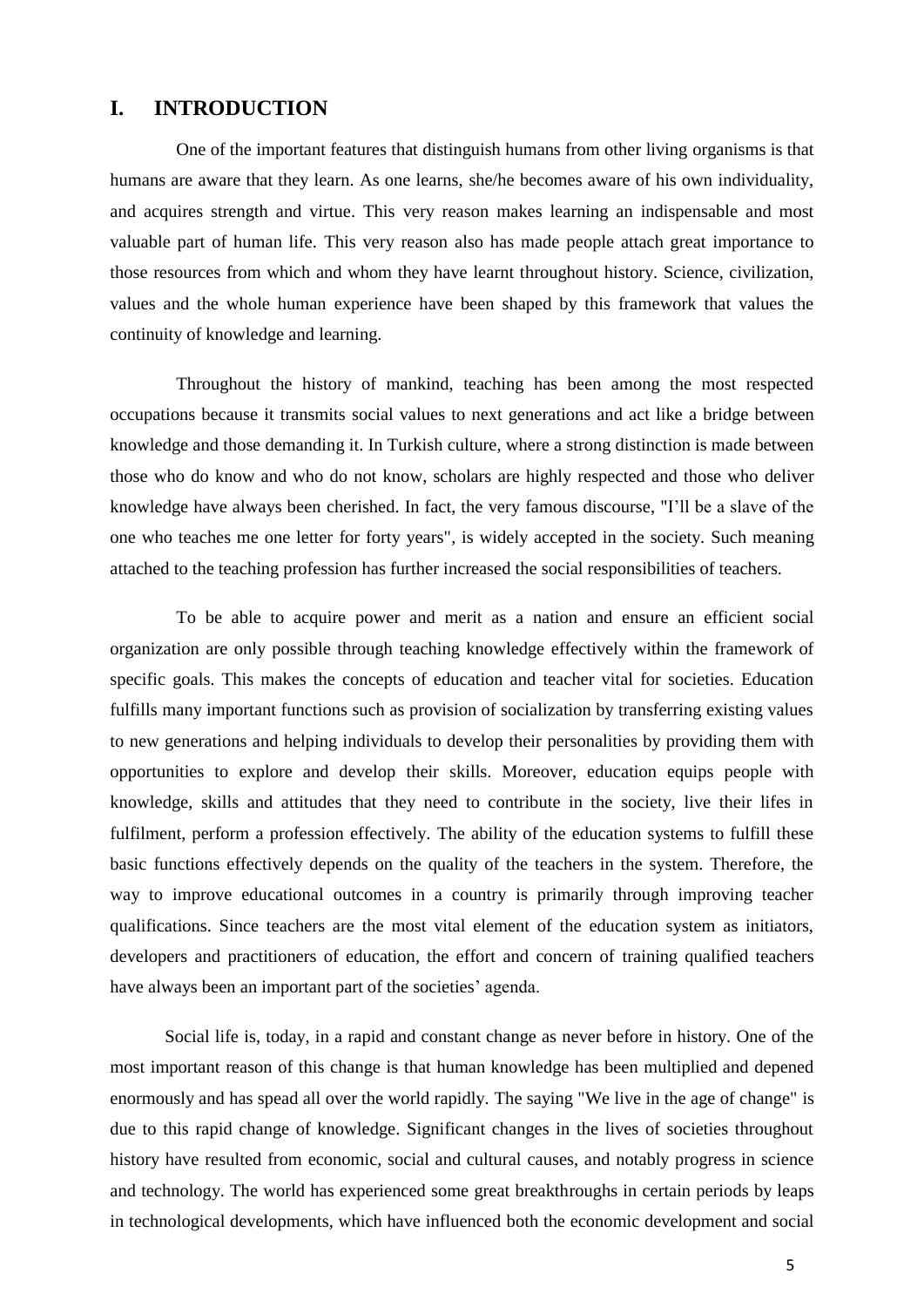structure of the countries and the daily lives of individuals significantly. The first industrial period shook the infrastructure of agriculture society with mechanical production based on water and steam power, whereas the second industrial period started transition to mass production with the use of electrical energy in manufacturing, causing social, economic and political transformations in the world. Finally, the third industrial period has enabled the automation of production by digital transformation, the use of electronics, and the development of information technologies. The social infrastructure of the forthcoming years will be shaped by the fourth industrial period, that is beginning nowadays, and that will be most probably characterized by cyber-physical systems, internet of things andof services. This new stage, the fourth industrial period, will also significantly affect the education systems just as the other industrial breakthroughs.

The developments in science and technology has led to rapid and radical changes in key areas such as education, politics, economics, and human relationships all over the world. In this complex process, it is of utmost importance that states protect their national values in addition to focusing on international competition accelerated forcefully. To reform education systems to enable individuals to develop their personal and professional skills, and social values in the face of changes in the world is a mandatory necessity for nations. In this context in parallel with the trends in the world, Turkey aims to raise generations equipped withthe 21<sup>st</sup>-century skills, namely complex problem solving, critical thinking, innovative production, effective communication, respect for cultural differences, high level cooperation, and international competitiveness, while protecting their national identity and consciousness. These aims have led to a need for debate and redefinition of the place of teachers in the society and the qualities that they must have.

Turkey is one of the leading countries of the world in terms of value attached to teachers. According to Global Teacher Status Index, Turkey is ranked third in the world in terms of reputation of teachers in the society. In the Professional Reputation Survey for Turkey, supported by the Scientific and Technological Research Council of Turkey, teaching is indicated as having the fourth hightest status in society among all professions. According to 2006 PISA data, the percentage of those who stated having a plan to become teacher among 15-year-old students is 25%. Turkey ranks first with this proportion among OECD countries.

In studies investigating the relationship between education and development, it was emphasized for many years that the development of countries depends on resources allocated to education. In addition, recently the educational studies has been taken over by researches examining the relationship between development and the quality of education offered Any change taking place in education gets its meaning through reconstruction of it by practitioners, namely teachers. . Therefore, teachers make the most direct and most effective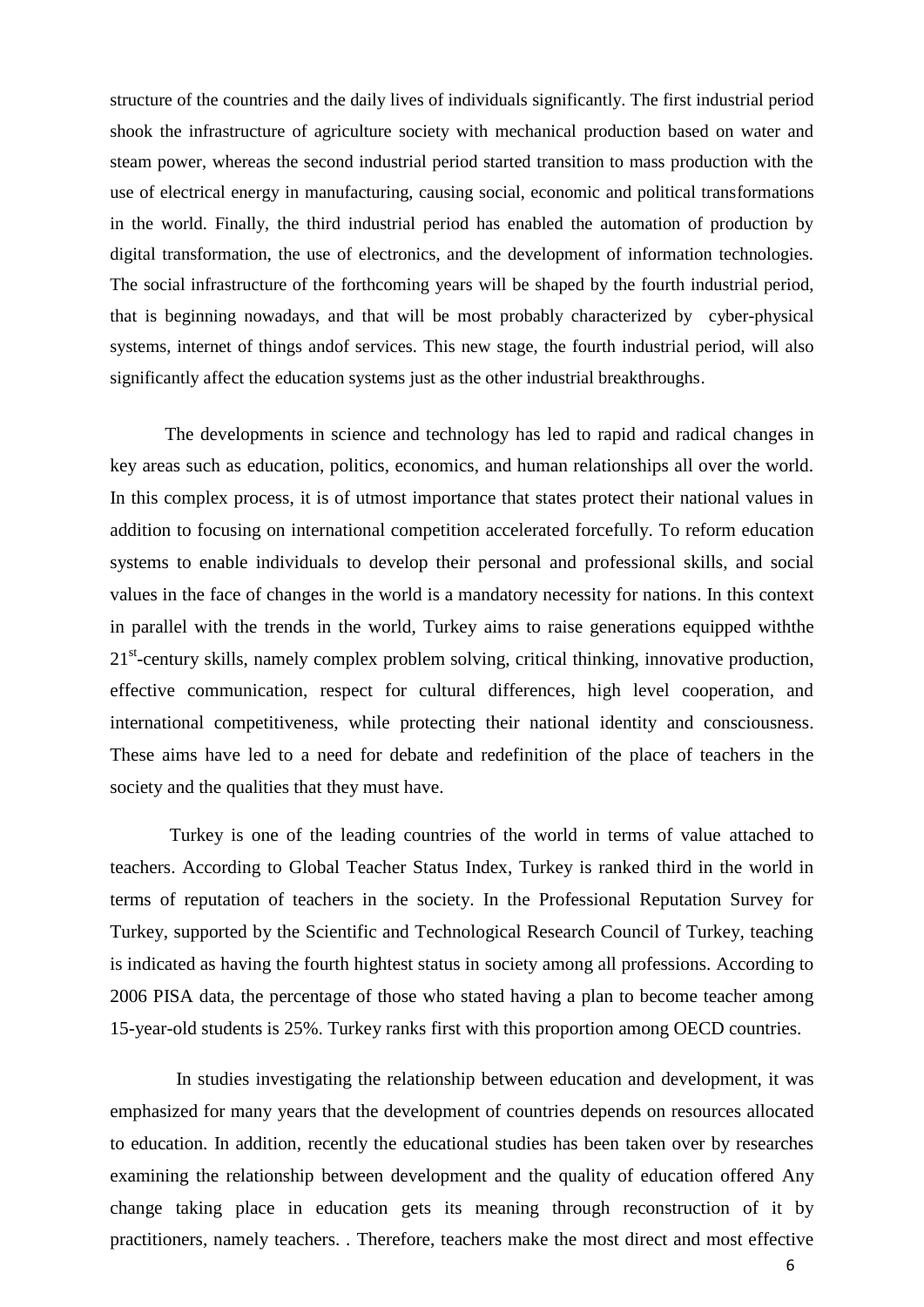impact on the quality of education. For this reason, having highly qualified teachers is a prerequisite for the change in the field of education. Because of such an understanding, many countries are trying to determine the qualifications of their teachers, who will get countries to achieve their long-term goals. However, it is not possible to define a common and universal qualification of teachers that is appropriate to every country. Although some important areas have similar characteristics, the qualifications required for teachers vary according to the needs and education philosophies of the time in the historical process of each country. This relativity and continuous change has necessitated that each country independently should determine the competencies, which include knowledge, skills, values and attidutes that teachers should have, within the framework of its own conditions and educational philosophies. There is also a need to consider the competencies as having a dynamic existence that should be revised in accordance with current needs.

In today's world, teachers have undertaken new responsibilities professionally due to changing educational needs, the new meanings of education and teaching, differentiated needs of students, and the new approaches about the education of the individual In this context, teaching is regarded as a profession that requires advanced competencies to carry the responsibility of human life entirely. This understanding requires teachers to be individuals open to continuous development.

Considering that every student is a honourable individual, teachers should create a positive climate of learning, take students with different learning needs into account, develop analytical and creative thinking skills in their students, and help students getting to know and improving themselves. Furthermore, every teacher should have strong communication skills, be able to plan the teaching effectively, possess the required professional skills, and have substantial intellectual knowledge regarding his/her subject field. These qualifications, which are expected from a teacher to perform his/her profession properly, form the basis of teacher competencies.

The need for the renewal of teacher competencies in Turkey has been arisen from the reflections of national and international developments on the field of education. While renewing the competencies, it has been aimed to ensure that students are educated to be wellequipped for the needs of the time, to help improve the status of the teaching profession, and to monitor the competencies closely and allow that their results are assessed effectively.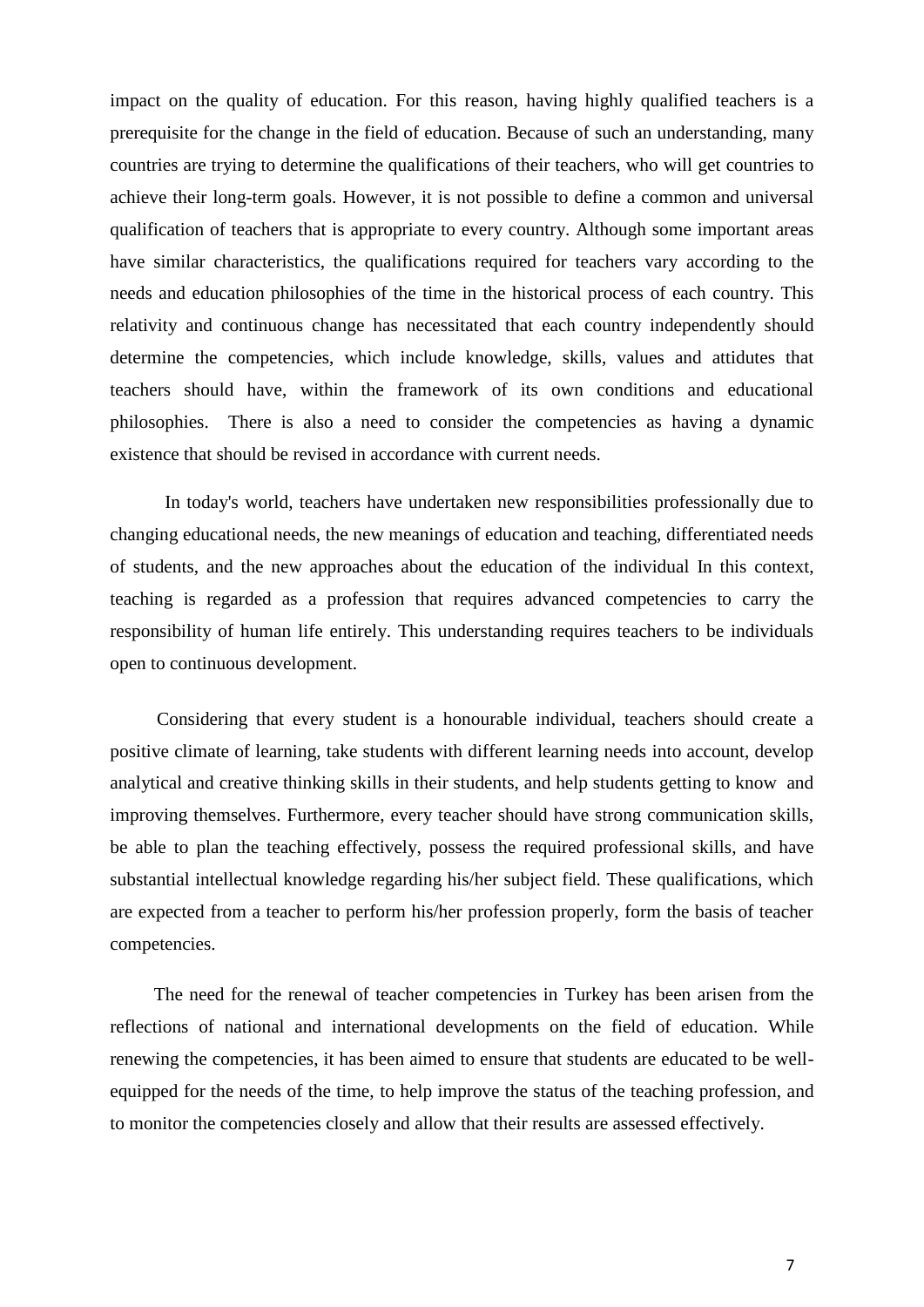## **II. COMPETENCY DETERMINATION PROCESS FOR THE TEACHING PROFESSION IN TURKEY**

The term "teacher competencies" defines the knowledge, skills, values and attitudes that teachers need to have to be able to perform their teaching profession effectively and productively. Achieving the goals designed in the field of education is closely related to the qualifications and competencies of the teachers who guide this process. If an innovation in education is not reflected in the learning environment by the teachers, it is obvious that the desired goal cannot be reached. The fact that teachers have base competencies is one of the keys to improving students' achievement and personal development. Therefore, it is vital to encourage the development of teachers and increase their competencies and skills in this rapidly changing world.

Teaching profession, which has always been undertaken responsibilities that not limited to delivery of knowledge and assessment of learning, has existed throughout human history Philosophers attributed a special value to teaching while generating ideas about individual and social development. Plato stated that people who can provide peace on earth are teachers, whereas Diogenes assured that he does not recognize a more honorable profession than teaching. Al-Farabi pointed out that the way of building avirtuous society is possible through education, whereas Avicenna emphasized the importance of teaching profession in the social life and the fact that education and teaching is a field of expertise that not everyone can become an educator. Confirming the view of Avicenna, the notion that teachers should go through a specifically designed education has gained importance in the historical process and various steps have been taken to educate teachers accordingly.

The first steps to educate teachers in the Ottoman Empire were taken during the reign of Mehmed II (1451-1481). Mehmed II developed a particular program, which is different than the general *madrasa* curriculum for those to become primary school teachers in Eyüp and Hagia Sophia *madrasas*. In addition to foundational lessons, the lesson called "*Adab-ı Mubahase ve Usul-i Tedris*", aimed at improving teacher qualifications and was incorporated to the training program developed for those to become teachers. This lesson, the title of which can be translated as "Discussion Rules and Teaching Methods", aimed at providing teacher candidates with knowledge and skills for communication and educational methods.

In Europe, as from the 19th century onwards, the idea that teaching is a field of expertise and that teachers need to be trained by institutions specialized in the teacher training started to become widespread due to the increase of urban population and introduction of mass schooling resulting from industrialization,. Simultaneously, various steps were taken for training teachers in the Ottoman State as well. The idea of opening a separate institution with the aim of educating teachers was realised during the Tanzimat Reform Era (1839-1876). In addition to *madrasas*, junior high schools were opened during the reign of Mahmud II (1808-1839), and the need for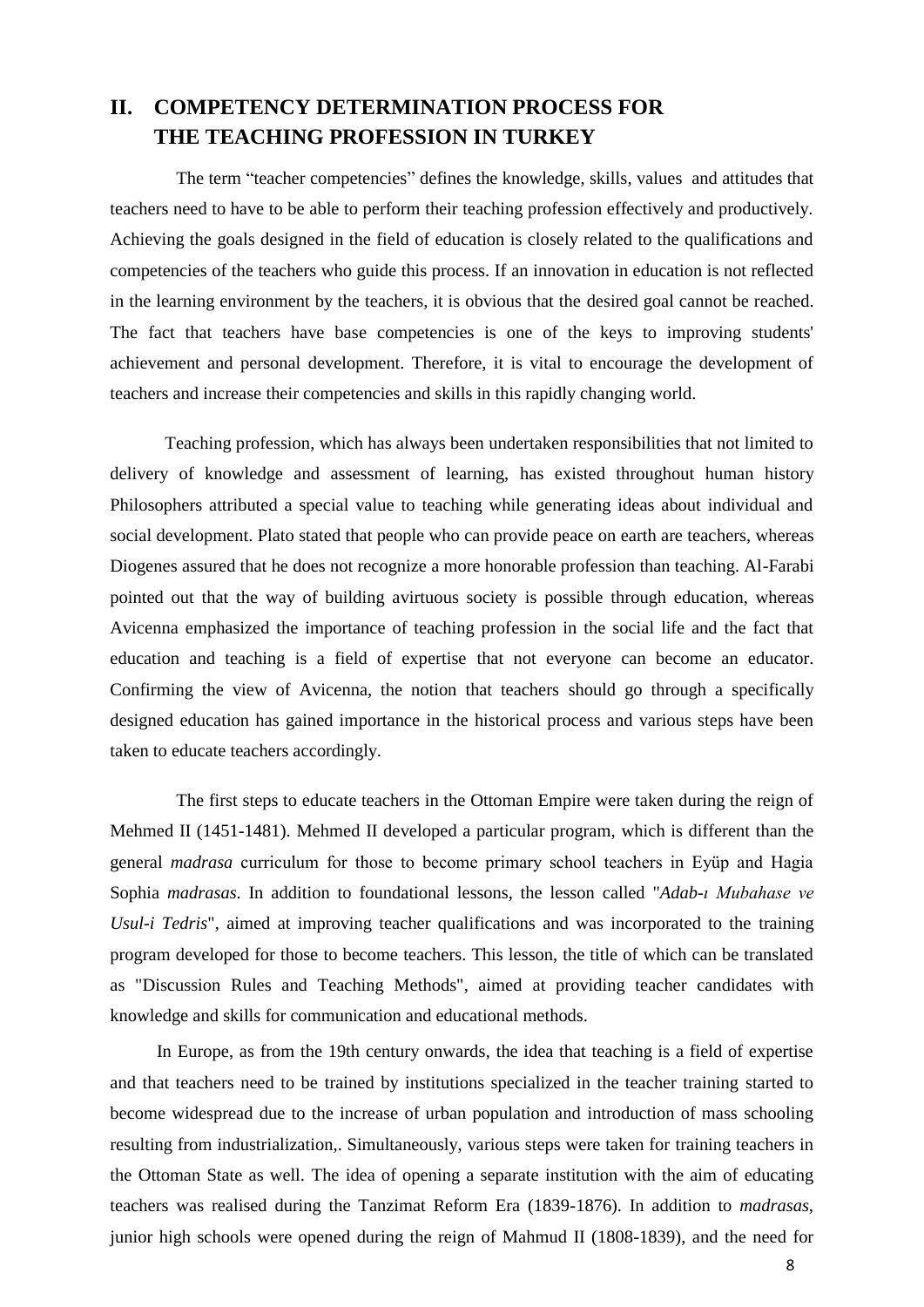well-trained teachers arose in these schools. The first teacher training institution of the country was opened in Istanbul with the name of "*Dârülmuallimîn-i Rüşdî*" (School for High School Teachers) under the Ministry of Education on March 16, 1848. It was followed by *Dârülmuallimîn-i Sıbyan* (School for Primary Teachers) to train primary school teachers. In 1870, *Dârülmuallimat* was established to train teacher to be employed in girls-only high schools. The fact that these institutions have different training programs for their target audiences (teacher candidates for primary, secondary and girils-only schools) indicates the efforts of Ottoman State to improve and standardize teacher qualifications.

With the foundation of Turkish Repuclic in 1923, the names of the *Dârülmuallimîn* and *Muallimat* schools were changed to Men's Teacher Training School and Girls' Teacher Training School, respectively. When primary education became compulsory and free in public schools with the law on unification of education in 1924, some fundamental and comprehensive measures had to be taken in order to train primary school teachers.

Two prominent educators of the time, John Dewey (1924) and Alfred Kühne (1925) invited and consulted by the Ministry of Education. In their reports, they suggested that the country should focus on training of teachers who can work in rural areas effectively. This proposal was also embraced by local educators and , Village Teacher Training Schools were opened in Denizli and Kayseri in 1927. After the establishment of "Village Institutes" with Law No. 3803 dated April 17, 1940, "Village Teacher Training Schools" were transformed into "Village Institutes". the Village Institutions were abolished by the Law no. 6234 enacted in 1954 that unified all teacher training schools under the name of "Primary Teacher Training School". Until they were closed in 1954, "Village Institutes" took an active role in training village teachers. Higher education obligation were imposed to teachers with the Basic Law 1739 of National Education passed in 1973, and the eligible Primary Teacher Schools were transformed into Educational Institutes in 1974. When all higher education institutions were gathered under the roof of Higher Education Council (YÖK) with the Higher Education Law 2547 passed in 1981, academies were transformed into universities and educational institutes were transferred into educational faculties. In accordance with the Decree Law No. 41 entered into force on July 20, 1982, all the institutions that educate teachers were taken from the Ministry of National Education and given to universities. As from the academic year 1989- 1990, the period of study in all higher education institutions has been increased to graduate level at minimum. As from the transfer of teacher training to universities, the educational programs of universities training teachers have revised many times depending on national and international developments, and such developments are continuing today.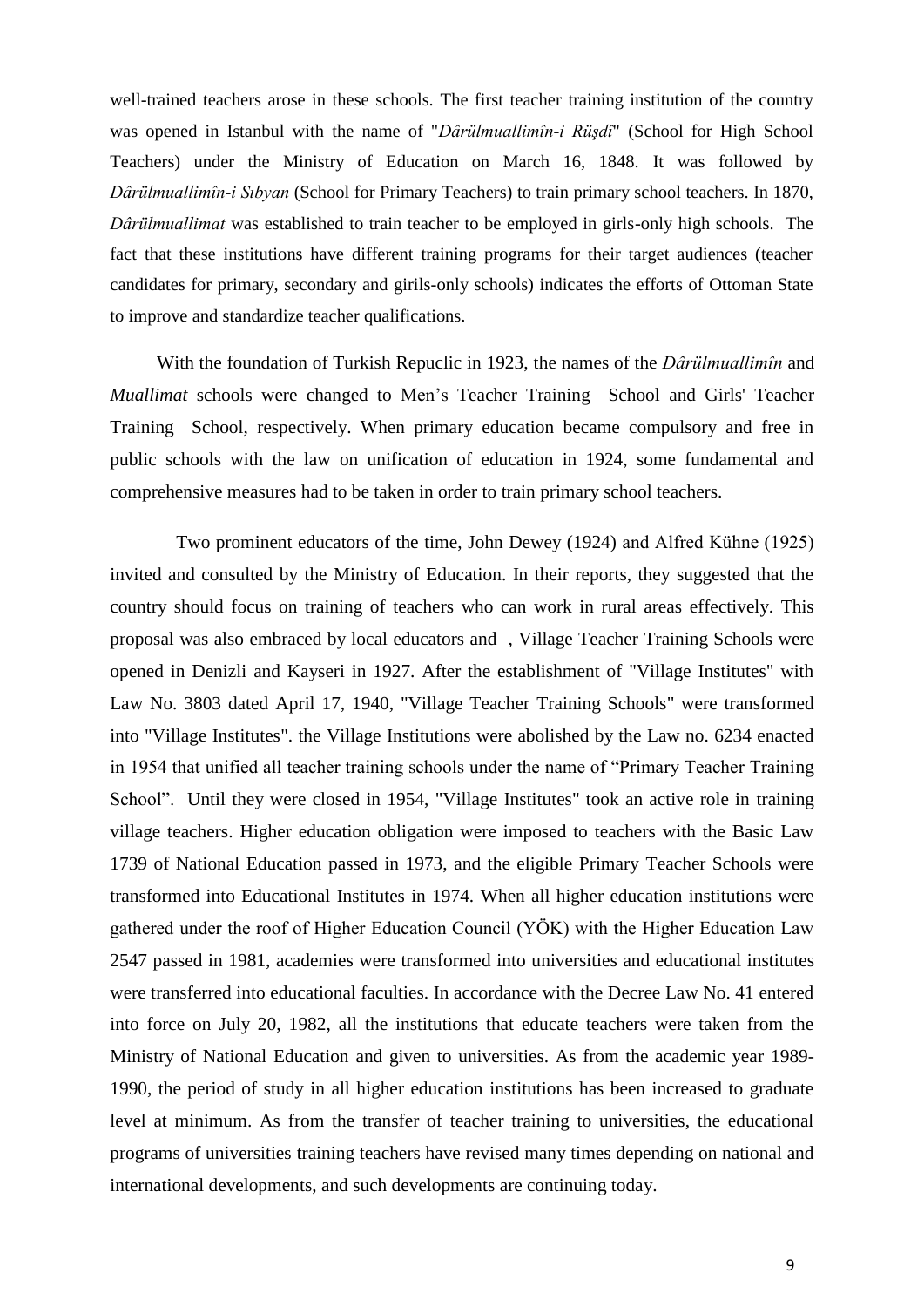The determination of the qualifications and competencies required from teachers are provided by the Ministry of National Education in Turkey. It is emphasized in Basic Law 1739 of National Education that teacher education is an " profession by expertise". Furthermore, article 45 of the law states that "the qualifications to be required from teachers in terms of general culture, special field education and pedagogical formation shall be determined by the Ministry of National Education. Pursuant to paragraph (a) of article15 of Decree Law no. 652 on the Organization and Duties of the Ministry of National Education, the Directorate General for Teacher Training and Development has been charged to determine teacher qualifications and competencies. According to this paragraph, the Directorate General for Teacher Training and Development is expected to "develop policies for determining teacher qualifications and competencies, and collaborate with the relevant units, institutions, and organizations for this purpose".

Determination and updating of Teacher Competencies are included in many important policy texts. It is emphasized in the 10th Development Plan that "the system for teacher training and development should be restructured in a way that is based on competences". Teacher Strategy Document adopted by the Higher Planning Council and published in the Official Gazette on June 9, 2017 ask for teacher competencies to be not only "updated in Line of Needs" (Action Item No: 15), but also should be taken as a reference in many activities related to teacher education and development.

Teacher competencies have been emphasized many times in National Education Councils as well. Some recommendations have been made during the 19th National Education Council to update the teacher competencies and execute other teacher training policies based on competencies. In the 2015-2019 the Ministry of National Education Strategic Plan, one of the most significant documents revealing the current policies of the Ministry, many goals have been included in relation to competencies such as determination of teacher competencies, dissemination of the School Based Professional Development Model for the professional development of the teachers in line with the determined competences, taking competences into account when planning in-service trainings, and establishing of a performance evaluation system based on teacher competencies.

Although setting standards or competencies for teachers in modern sensestarted in 1970s in countries such as the USA and the UK, it became widespread throughout the world in the 2000s. The European Union countries also felt the need to establish a common standard in teacher qualifications and competencies in order to be able to achieve knowledge-based sustainable economic development .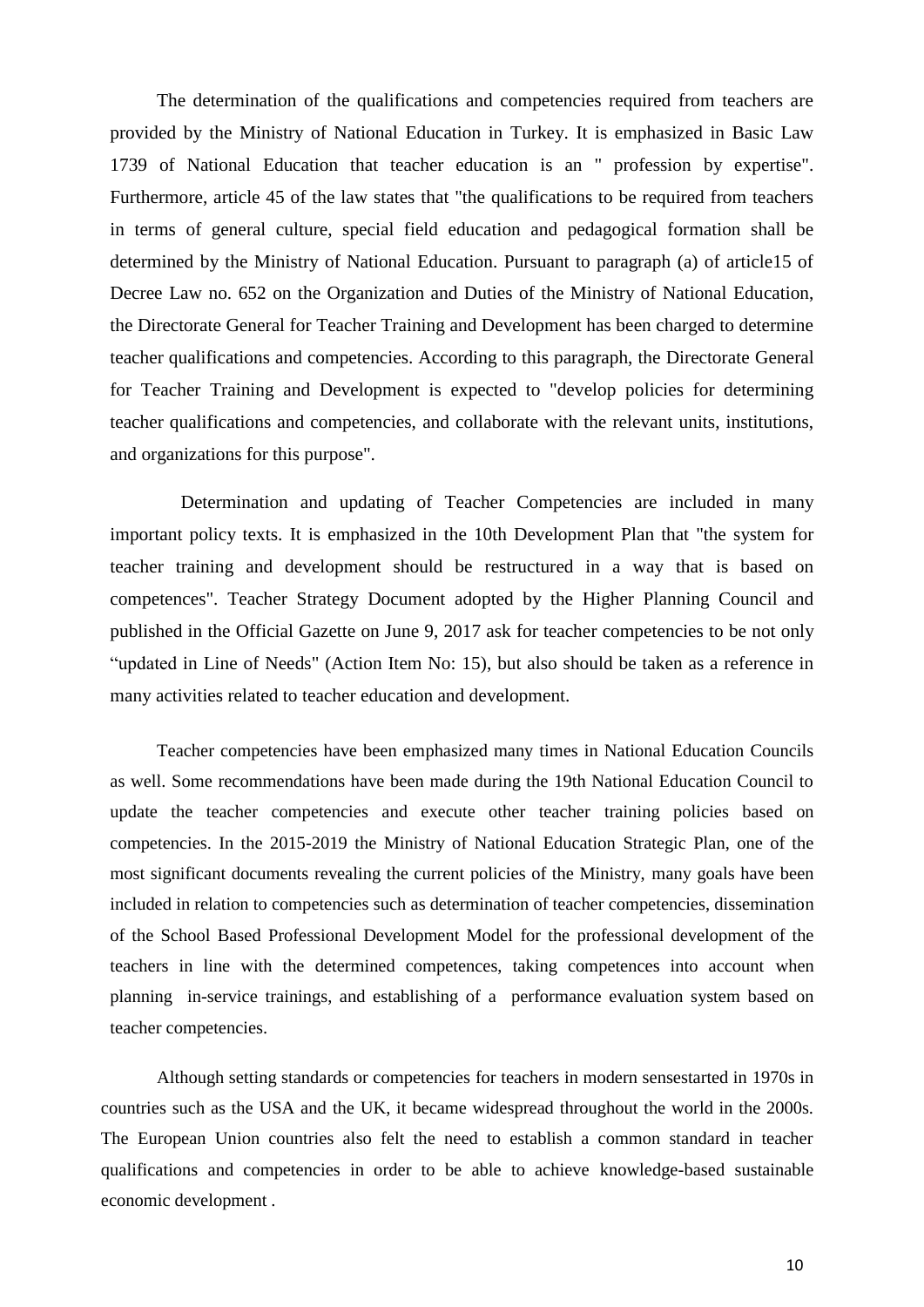The first formal study on teacher competencies in Turkey began in 1998. Teacher training standards and accreditation studies were conducted under the "Pre-Service Teacher Training of the National Education Development Project " with the collaboration of YÖK and the World Bank in 1998-1999. The teacher competencies developed in this project, were listed under four headings, which are "competencies regarding subject matter and pedagogical subject matter ", "competencies on the teaching-learning process", "monitoring, evaluation and recording of students' learning", and "complementary professional competencies".

The first formal studies on Teacher Competencies in the Ministry of National Education began in 1999. Firstly, the "Teacher Competencies Commission" which included representatives from the Ministry of National Education and various universities was established. This commission developed the "Teacher Competencies" document by making use of the competency documents of other countries, the National Education Development Project by YÖK/World Bank, the results of the needs analysis research on teacher competencies conducted by the Ministry of National Education, and the feedback and suggestions from the associated institutions and organizations. Pursuant to the Basic Law 1739 of National Education, "Teacher Competencies" was developed under three headings, namely "education-teaching competencies", "general cultural knowledge and skills", and "subject matter knowledge and skills" and came into effect with the official authorization dated 12/07/2002. The competencies document was sent to higher education institutions that provide pre-service teacher education to carry out necessary adaptations.

The next study on teacher competencies was conducted under the Basic Education Support Program. The Basic Education Support Program was came into effect with the Financing Agreement that was signed between the European Union Commission and the Turkish Government on February 8, 2000. Project activities started in September, 2002 and had 5 components, namely Teacher Training, Quality of Education, Management and Organization, and Non-formal Education and Communication. The responsibility of the project activities related to the Teacher' Training component were undertaken by the Directorate General for Teacher Training and Education. A workshop was held on 13-16 April 2004 to determine "competencies" under this project. A common understanding was sought about the concepts and terms concerning teacher competencies by working on the previous studies of YÖK and the Ministry of National Education, of the Directorate General for Teacher Training and Education, and of the Department of Educational Research and Development as well as of the competency documents of various countries.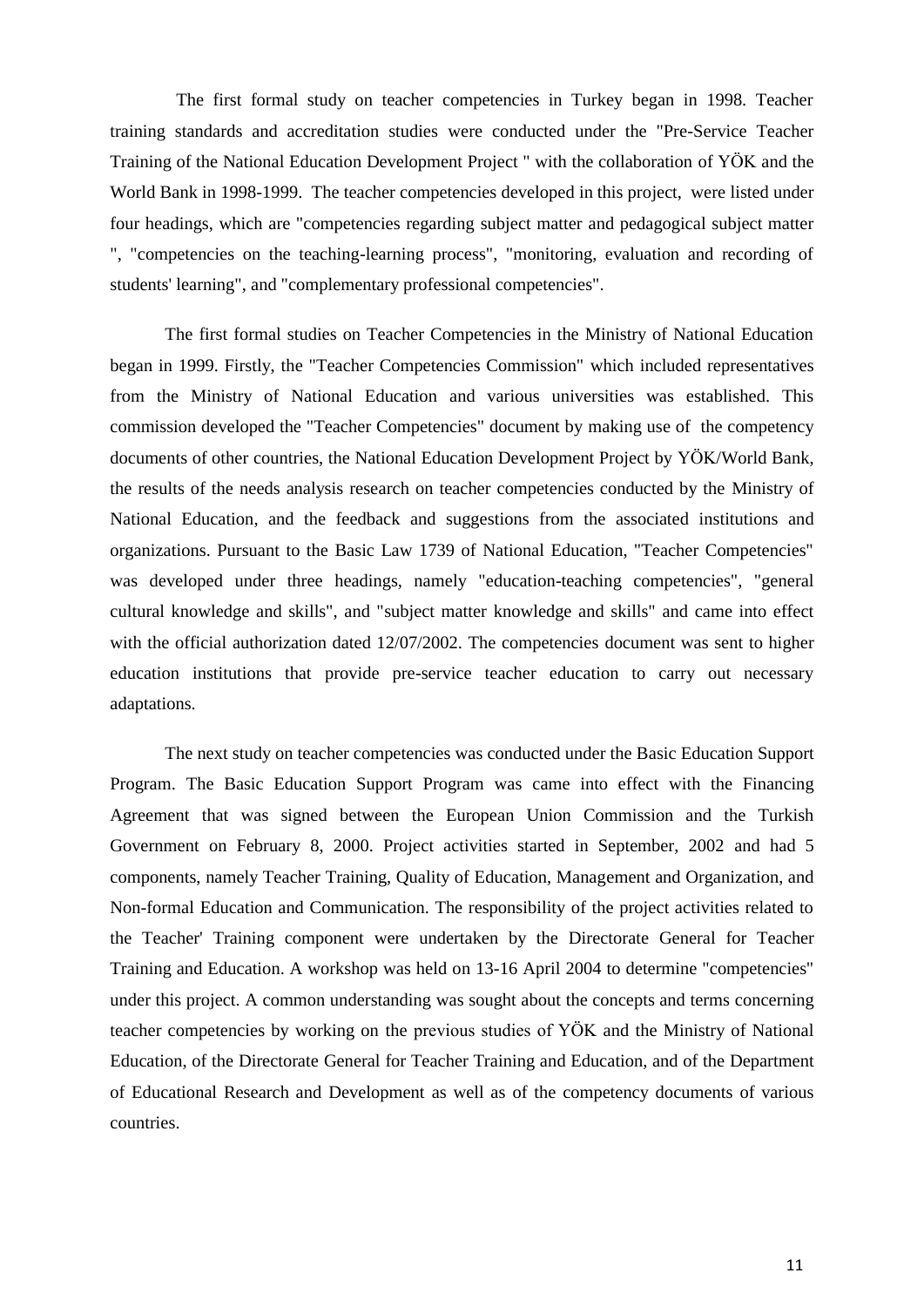The aim of these efforts was to re-determine the competencies of the teachers to make them compatible with the European Union countries. In this context, as a result of the workshops, pilot practices, and stakeholder views that gathered through contribution of national and international experts, academicians, teachers, and various participants, the draft "General Competencies for Teaching Profession" was prepared. The draft was composed of the following six main competency domains,associated 31 sub-domains and 233 performance indicators:

- a) Personal and professional values professional development,
- b) Getting to know the student,
- c) Learning and teaching process,
- d) Monitoring and assessing the learning and development of students,
- e) School, family and community relations,
- f) Curriculum and subject content knowledge

Subsequently, the "Draft General Competencies for Teaching Profession" was finalized through workshops that were organized by a large number of participants from various disciplines and organisations such as Ministry representatives, academicians, inspectors, and union representatives. . The final version came into effect by the ofiicial authorization dated 17/04/2006 and published in the Journal of Communiqués no. 2590 in 2006. After the General Competencies for Teaching Profession came into effect, the efforts were initiated to determine the "Subject Specific Competencies for Teaching Profession" that would determine the knowledge, skills, attitudes and values that teachers need to have related to his/her own subject (e.g. Maths Teachers Competencies). As a result of these efforts, the following 14 Subject Specific Competencies were developed and put into effect by the official authorizations dated 04/06/2008 and 25/07/2008: Turkish Language, Foreign Language (English), Science and Technology, Information Technologies, Visual Arts, Pre-School, Mathematics, Classroom Teaching, Social Studies, Music, Religious Culture and Moral Knowledge, Physical Training, Technologic Design, and Special Education (visually-, hearing-, mentally-disabled). The competencies for the secondary school teachers were also developed and put into effect by the official authorization dated 26/01/2011 within the scope of the Secondary Education Project. Eight subject specific teacher competencies were prepared: Turkish Language and Literature, Mathematics, Physics, Chemistry, Biology, History, Geography, and Philosophy.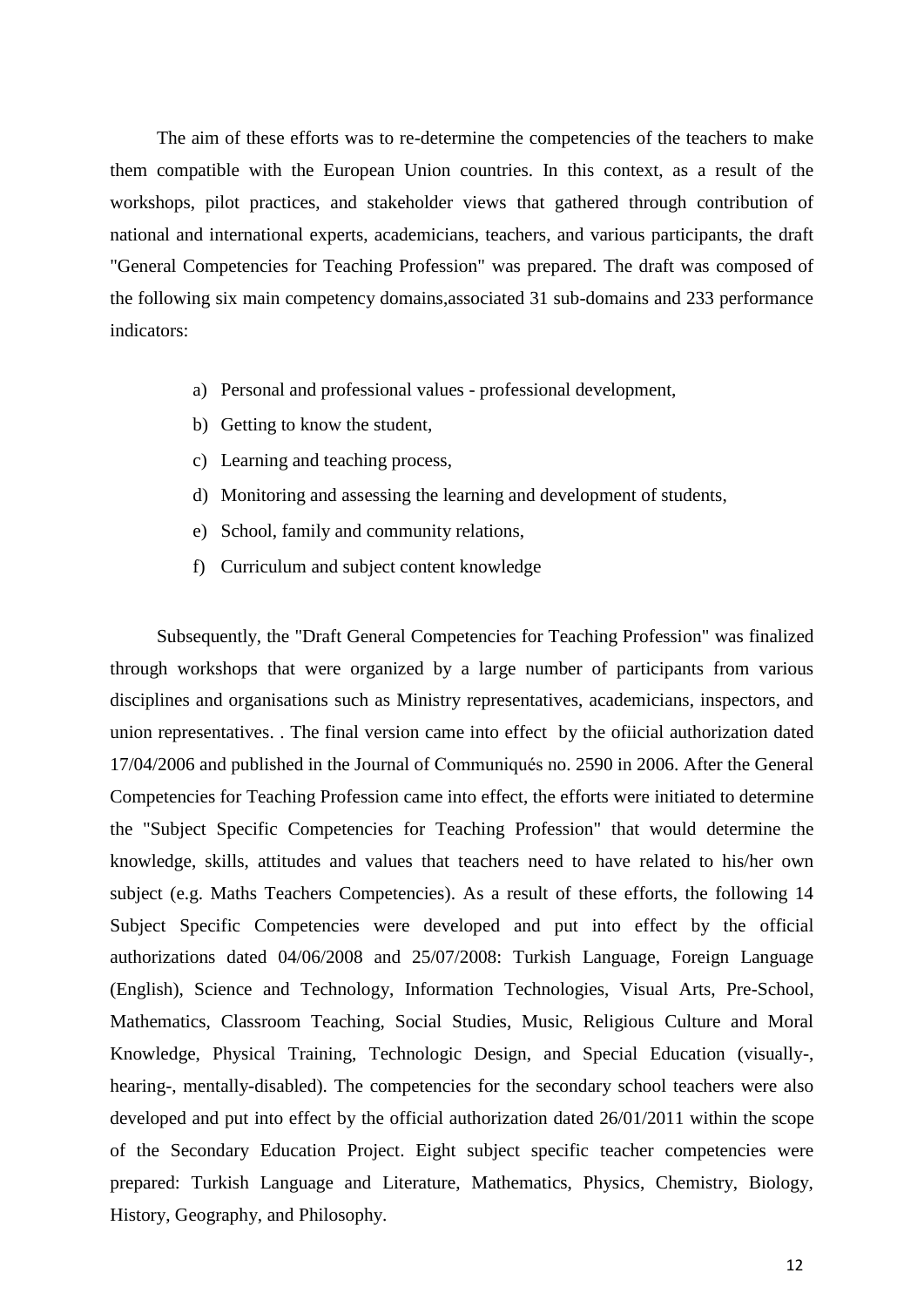Subsequent to the publication of the General Competencies for Teaching Profession in 2006, The European Parliament and the Council of Europe adopted the European Framework of Competencies on 23/04/2008. With this recommendation, countries are required to establish national competence frameworks in relation to the European Competencies Framework. So, the regulation on Procedures and Principles on Implementation of the Competencies Framework of Turkey was published in the Official Gazette no. 29537 dated 19/11/2015, and thus the "Competencies Framework of Turkey (CFT)" has been entered into force. The Referencing Report of Turkey based on this competencies framework was submitted to the Consultative Board of the European Competencies Framework on March 29- 30, 2017and the referencing of CFT to the European Competencies Framework and its compliance with the European Competencies Framework of Higher Education have been approved and become official. Moreover, the "Higher Education Competencies Framework" and the "Basic Domain Competencies of the Higher Education Competencies Framework" were adopted on 13/01/2011 in the context of the Lisbon Strategy, published in 2000, and the Bologna process that Turkey was included in 2001. In addition to these national and international regulations, the need to update the General Competencies for Teaching Profession has emerged due to adapt to the new developments in education and the innovations in Turkish education system. A large number of stakeholders have been consulted during the process of updating the General Competencies for Teaching Profession, YÖK, ÖSYM (Assessment, Selection and Placement Center), the Vocational Qualifications Authority, the Board of Education and Training, and the other units of the Ministry as well as many academicians and teachers were cooperated with. In this process, fundamental policy texts on education and teaching of international organizations such as the European Council, the World bank, ILO, OECD, UNESCO, and UNICEF were studied, and the competency documents of many countries such as the US, Australia, Finland, France, Hong-Kong, the UK, Canada, and Singapore were examined. Meetings were held with the stakeholders ensuring that the teaching competencies were updated by a large scale participation.

Instead of determining a subject specific competency for each subject area, subject matter knowledge and pedagogical content knowledge have been added in the general competencies; so, a single, comprehensive text was created. Therefore, every single teacher's subject area is also covered in the competencies. The General Competencies of Teaching Profession has been updated in this context and it now consists of three interrelated competency domains; namely "professional knowledge", "professional skills", and "attitudes and values". These main domains include 11 competencies and 65 indicators related to the competencies as seen Table 1.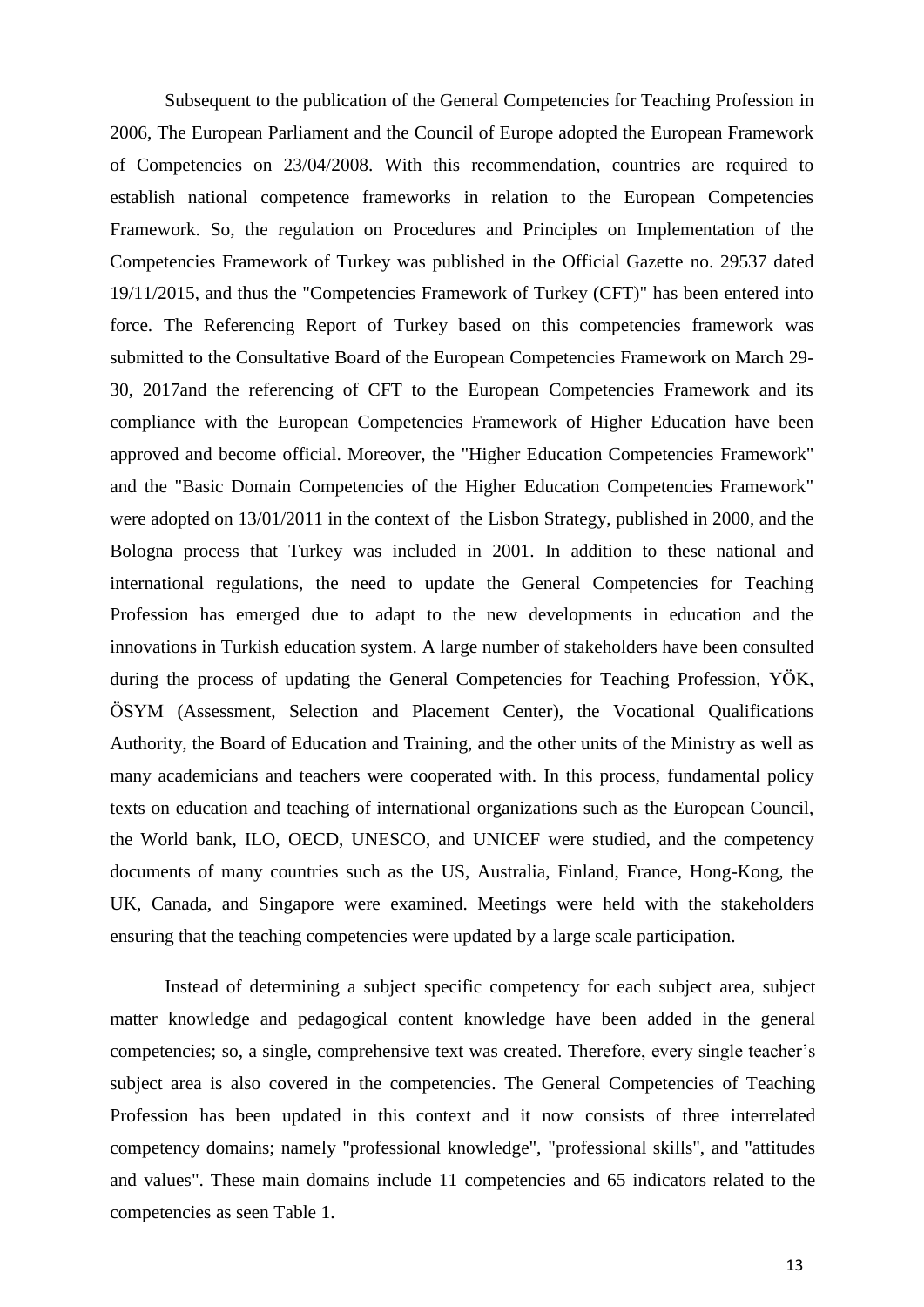| $\overline{\mathbf{A}}$ | <b>THEIR TO CONTRACT COMPONENTS</b> FOR TURNING PRODUCED<br><b>Professional Knowledge B</b>                                                   |            | <b>Professional Skills</b>                                                                                                                                                    | C                          | <b>Attitudes and Values</b>                                                                                                                           |
|-------------------------|-----------------------------------------------------------------------------------------------------------------------------------------------|------------|-------------------------------------------------------------------------------------------------------------------------------------------------------------------------------|----------------------------|-------------------------------------------------------------------------------------------------------------------------------------------------------|
| A1.                     | <b>Content Knowledge</b>                                                                                                                      | <b>B1.</b> | Planning of Education and<br><b>Teaching</b>                                                                                                                                  | $\overline{\textbf{C1}}$ . | <b>National, Moral and</b><br><b>Universal Values</b>                                                                                                 |
|                         | She/he has an advanced<br>and critical perspective<br>on theoretical,<br>methodological and<br>factual knowledge in<br>his/her subject field. |            | She/he plans education and<br>teaching processes<br>effectively.                                                                                                              |                            | She/he observes national,<br>moral and universal values.                                                                                              |
| A2.                     | <b>Pedagogical Content</b><br><b>Knowledge</b>                                                                                                | <b>B2.</b> | <b>Creating Learning</b><br><b>Environments</b>                                                                                                                               | C2.                        | <b>Approach to Students</b>                                                                                                                           |
|                         | She/he has a good<br>knowledge of the<br>curriculum and<br>pedagogical content<br>knowledge of her/his<br>subject area.                       |            | She/he prepares appropriate<br>teaching materials and<br>builds an healty and safe<br>learning environments,<br>where effective learning can<br>be achieved for all students. |                            | She/he has an attitude that<br>supports the development<br>of students.                                                                               |
| A3.                     | <b>Knowledge on</b><br><b>Legislation</b>                                                                                                     | <b>B3.</b> | <b>Managing the Teaching</b><br>and Learning Process                                                                                                                          | C3.                        | <b>Communication and</b><br><b>Cooperation</b>                                                                                                        |
| As an individual and    | teacher, she/he conducts                                                                                                                      |            | She/he manages the<br>teaching and learning<br>process effectively.                                                                                                           |                            | She/he establishes an<br>effective communication<br>and cooperation with<br>students, colleagues,<br>families, and other<br>educational stakeholders. |
|                         | her/himself according to<br>the legislation related to<br>her/his duties, rights and<br>responsibilities.                                     | B4.        | <b>Assessment and</b><br><b>Evaluation</b>                                                                                                                                    | C4.                        | <b>Personal and Professional</b><br><b>Development</b>                                                                                                |
|                         |                                                                                                                                               |            | She/he uses the methods,<br>techniques and tools of<br>assessment and evaluation<br>that fit for purpose.                                                                     |                            | By carrying out self<br>appraisal she/heparticipates<br>in personal and professional<br>development activities.                                       |

**Table 1.** General Competencies for Teaching Profession

## **III. THE AREAS OF USING GENERAL COMPETENCIES FOR TEACHING PROFESSION**

The "General Competencies for Teaching Profession" document is a ground reference text to be taken into consideration when teachers determine their level of competencies and their performances that need to be developed, when designing the educational programs of higher education institutions that train teacher candidates, when recruiting teachers into the profession and planning their intership process, , when identifying the needs for professional development and planning actions to meet these needs, in the evaluation of teachers' performances, to lead teachers when developing their careers and in the works towards strengthening of the status of the teaching profession.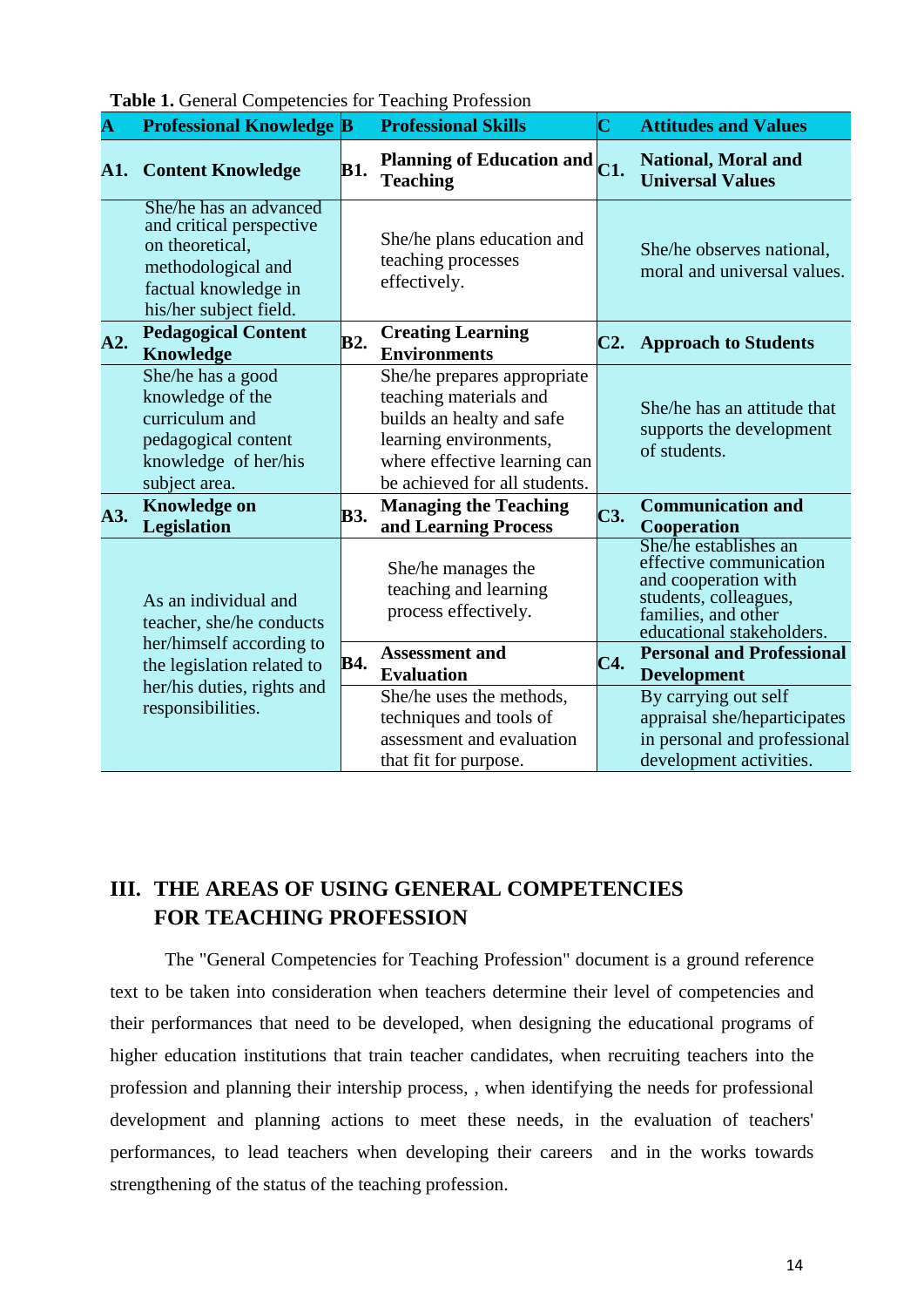In addition to being a main reference resource in the process of teacher training and development that needs to be taken into account by all stakeholders, the competencies qualify as a common point of action to provide coordination between policies and practices of Higher Education Council, of other associated public institutions and organizations, of unions, and of various non-governmental organizations. When these stakeholders build their practices of teacher training and development upon the competencies through mutual cooperation, a minimum standard can be achieved leading to a holistic and consistent structure.

The areas where the General Competencies for Teaching Profession to be used in teacher training and development processes are shown in Figure 1.

**Figure 1.** Areas of Using the Teacher Competencies

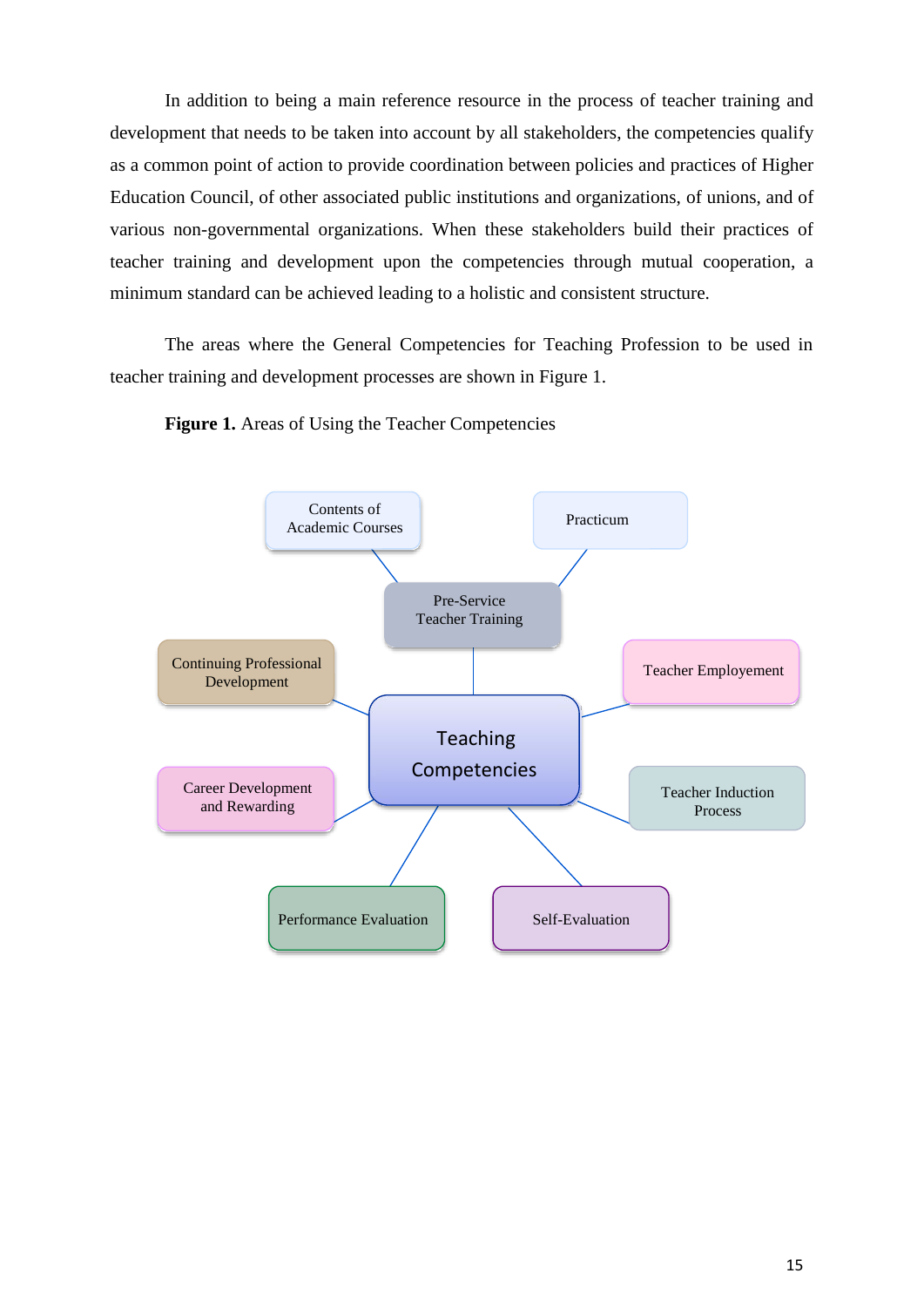#### **1. Regulation of Teacher Training Programs**

Schools have an important place in achieving social improvement and development. The quality of education provided in schools is directly proportional to the improvement of teacher competencies. It is not possible to raise the success of schools and increase the personal development and success of students without qualified teachers. Therefore, a lot of responsibililities are placed upon the institutions that educate teachers. We need to establish some standards when training teachers so that they have desired qualities. The work on teacher competencies is, then, essential and important in designating these standards.

General Competencies for Teaching Profession will be guiding the determination of compulsory and selective classes and their contents in the programs that universities offer for pre-service teacher training, the designing of lesson materials, the organization of learning environments, the process of ensuring cooperation between education faculties and schools, and planning of teacher training processes. Thus, students studying in faculties and departments sourcing the teaching profession can be provided with knowledge, skills, attitudes, and values determined within the scope of competencies, and an overall improvement in quality can be achieved by increasing the competencies of teachers to be included in Turkish educational system.

#### **2. Teacher Employment, Candidacy and Training Processes**

In order for graduates of the departments sourcing the teaching profession to be employed as teachers by the Ministry of National Education, various exams such as the Public Personnel Selection Examination, Subject Content and Pedagogical Content Knowledge Test, and oral tests are organized. Restructuring of these exams to assess the knowledge, skills, attitudes, and values required to by the General Competencies for Teaching Profession would result in the employment of the most talented teachers among university graduates.

The candidacy and training process, which is another stage of accepting teachers into profession, will be designed within the frame of the competencies, and thus ensure that candidate teachers become ready for the profession.

#### **3. Self-Evaluation of Teacher**

Self-evaluation is the process or an instance of assessing oneself. Self-evaluation is not an ordinary professional act, but a process that requires both a high level personal and professional responsibility and a consciousness and competence of conducting self-evaluation. Self-evaluation enables teachers to be critically reflective about themselves as a professional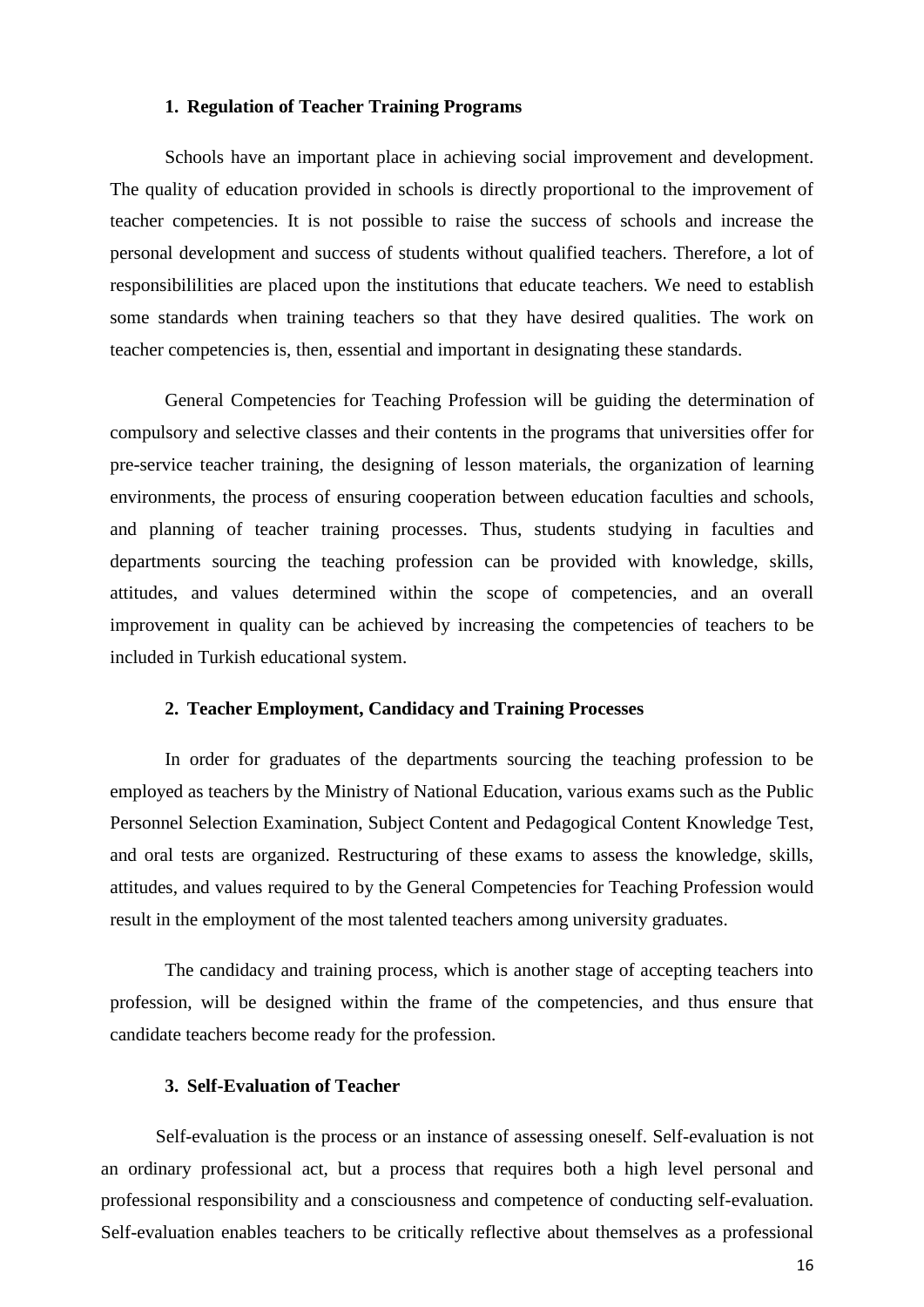and their current practices. It should also help teachers to set goals for themselves and develop an action plan and act on it. Especially in professions such as teaching that require multidimensional and diverse competencies, a comprehensive and realistic self-evaluation is almost impossible in the absence of benchmarking criteria.

The General Competencies for Teaching Profession are quite important in this respect. The competencies are the reference resource indicating expectations for teachers. Teachers will be able to identify their progress by evaluating themselves within the framework of competencies. A teacher will also be able to observe other colleagues using the competencies and find out about his/her strengths and needs fpr progress. Thus, teachers will be able to make personal and professional development plans in line with the goals they want to reach, and to develop collaborations with their colleagues accordingly.

#### **4. Performance Evaluation, Career Development, and Rewarding**

Performance evaluation is one of the most significant functions of human resources management. The effectiveness of any person, institution or group is analyzed and the level of success is determined by means of performance evaluation. Performance evaluation provides feedback about what extent employees meet the pre-determined standards. These feedbacks play an important role in training and development of employees, evaluation of training programs and policies, and in the process of selecting and rewarding employees.

The Ministry of National Education carries out performance evaluations in order to determine teachers' (including candidates) efforts, efficiencies and successes for their duties. More particiularly, performance evaluation aims at determining teachers' (and candidates') level of knowledge and skills, and in turn their training needs so that necessary actions are taken and awarding is ensured. What is needed is then a performance improvement system built on accurate and realistic criteria.

The General Competencies for Teaching Profession is qualified to be a guide for the evaluation and improvement of teacher performance in an accurate and objective manner. Performance criteria that would be constructed based on competencies will provide a comprehensive and objective evaluation of the performances of teachers. Consideration of teachers, who are performing well in the context of competencies, in rewardings and promotions to higher career stage primarily will make an important contribution to the establishment of a transparent, fair and just system.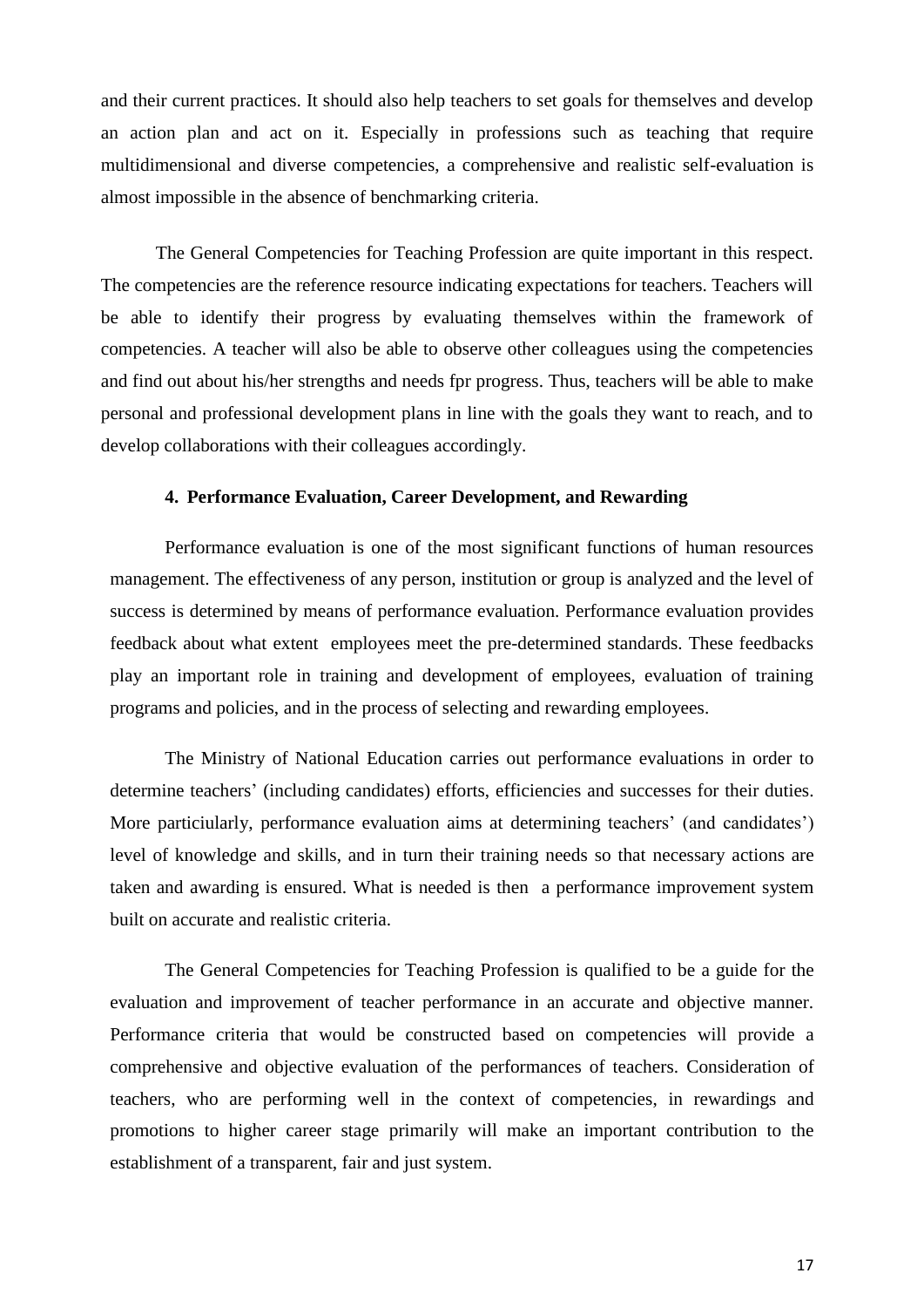## **5. Planning In-Service Training Programs and Continuous Professional Development**

The rapid changes taking place in the world alter the interests and needs of the students as well as expectations from education. In-service training activities will play a significant role to help teachers to be able to adapt to the rapid change and arising educational needs. Many professional development activities are organized by the Ministry with the motto of "qualified teachers and qualified education". These activities are planned and executed in line with the policies of the Ministry, personal-professional development needs determined by needs analyses, action plans, and cooperation protocols with national and international institutions and organizations.

In this context, the General Competencies for Teaching Profession will be an important guide in the planning and execution of in-service training programs. The professional development needs of teachers can be realistically determined as a result of selfevaluations and performance evaluations within the scope of competencies, and various policies can be developed to fulfill these needs. In addition to identify the current situation of Turkish teachers in the context of teacher competencies, it is of great importance to identify the areas where teachers are strong and the issues that need to be supported and developed. In this context, training activities can be planned by the Ministry and every teacher can be offered professional development support in line with his/her own needs.

In conclusion, the General Competencies for Teaching Profession will serve as a fundamental reference to identify, in a concrete manner, the knowledge, skills, attitudes, and values that a teacher must have and guide the policies to be developed in the area. Besides identifying and improving the content of the theoretical and practical courses of the universities, the qualifications required for teachers for employment can be determined in a concrete manner. Furthermore, the recruitment process to profession can be organized in consistent with the competencies. On the other hand, it would be possible for current teachers to see objectively their own strengths and weaknesses that need to be improved. Thus, teachers can be more motivated to achieve their professional development and take responsibility for continuous professional development. Moreover, through an objective performance evaluation system based on competencies, the current case of every teacher can be objectively analyzed, and in turn more qualified personal and professional development opportunities can be offered to teachers. It can also be possible to develop all the policies concerning the teaching profession in a holistic and effective way. Thus, through the active cooperation of all stakeholders in the process of teacher training, we hope to ensure highly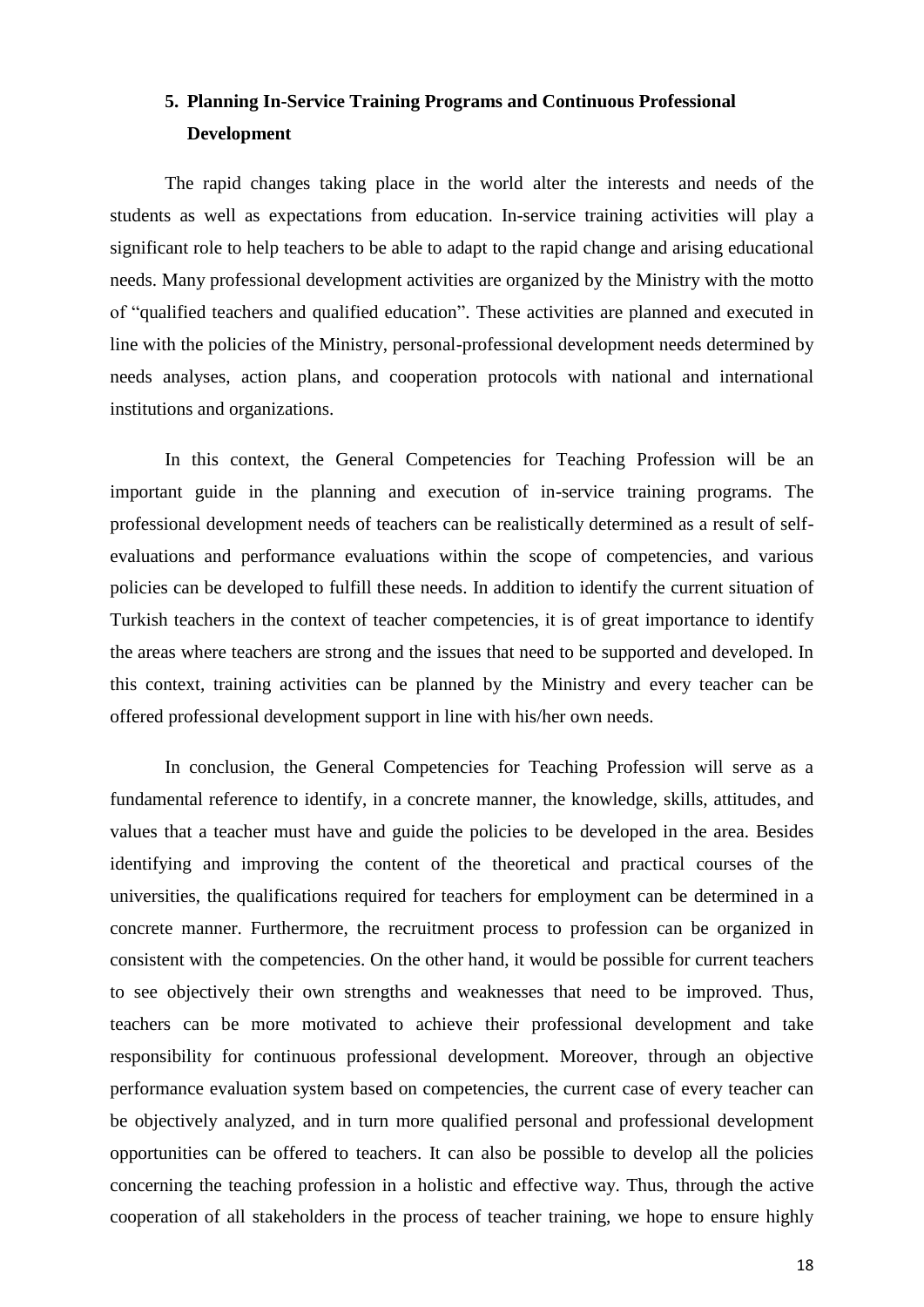qualified teachers who involves with continuoning professional development and are committed to her/his profession. This will then lead an enhancement of the sense of confidence and work ethic of teachers as well as of the social status of the teaching profession.

The document of the General Competencies for Teaching Profession has been constructed with the participation of many stakeholders involved in the teacher training and revised in line with current needs. The existing document, by nature, is a text open to alterations and updates when needed in the context of continiously changing and developing conditions with the help of stakeholders.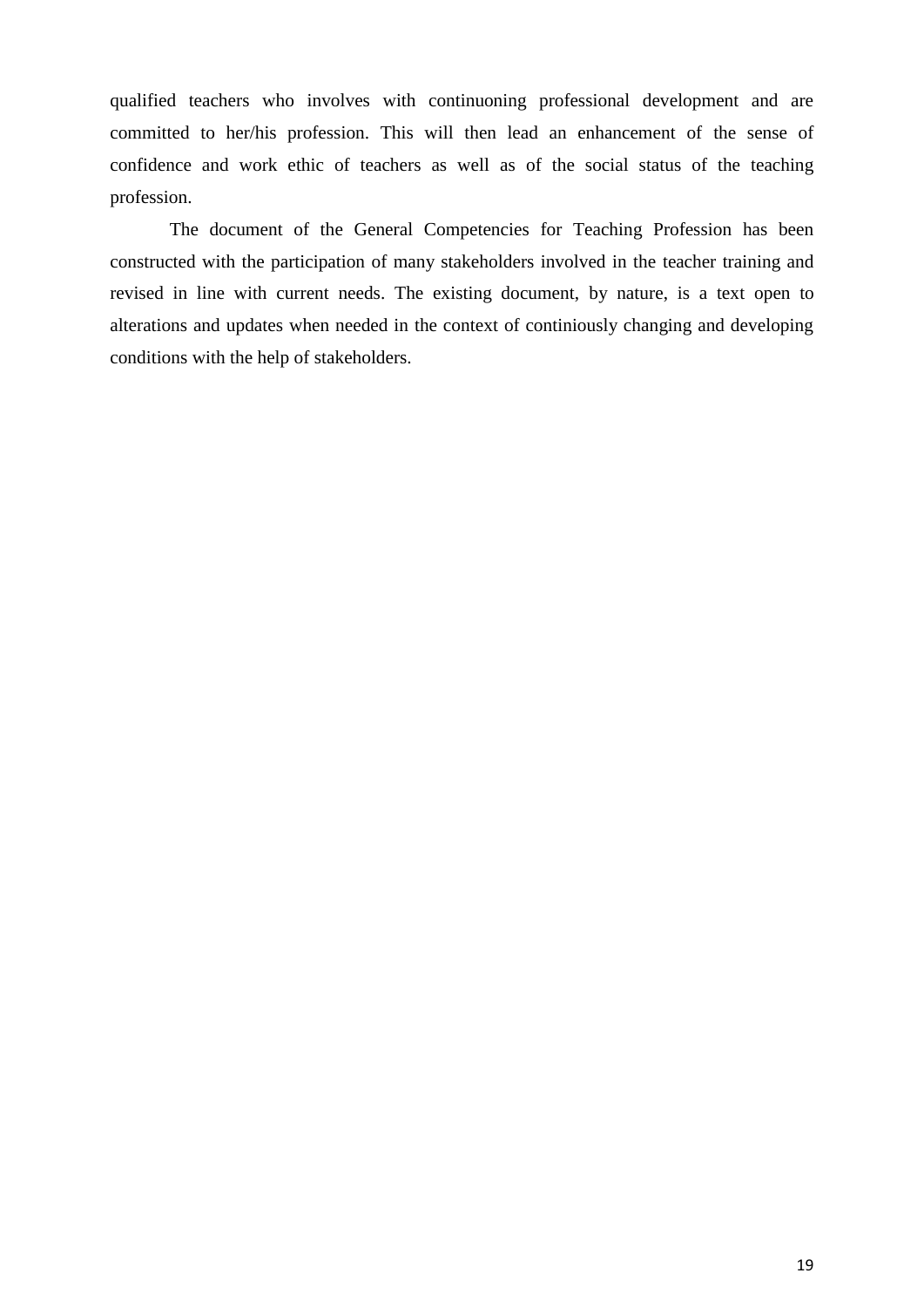#### **GENERAL COMPETENCIES FOR TEACHING PROFESSION**



## **COMPETENCY DOMAIN: PROFESSIONAL KNOWLEDGE**

**SCOPE:** This competency domain covers teachers' competencies of content knowledge, pedagogical content knowledge and knowledge on legislation about the teaching profession.

| <b>COMPETENCIES</b>                                                                                                                                                                                         | <b>COMPETENCE INDICATORS</b>                                                                                       |
|-------------------------------------------------------------------------------------------------------------------------------------------------------------------------------------------------------------|--------------------------------------------------------------------------------------------------------------------|
| <b>A1. CONTENT</b><br><b>KNOWLEDGE</b><br>She/he has an advanced and<br>ciritical perspective on<br>theoretical, methodological<br>and factual knowledge in<br>her/his subject field.<br>in his/her domain. | A1.1. She/he analyzes the topics and concepts related to his/her subject<br>area.                                  |
|                                                                                                                                                                                                             | A1.2. She/he construe with the reflections of fundamental theories<br>and approaches to his/her subject field.     |
|                                                                                                                                                                                                             | A1.3. She /he classifies the fundamental information and data sources<br>of his/her subject field.                 |
|                                                                                                                                                                                                             | A1.4. She/he classifies the main research methods and techniques of<br>his/her subject field                       |
|                                                                                                                                                                                                             | A1.5. She/he construe with the reflections of national and moral values<br>to his/her subject field.               |
| <b>A2. PEDAGOGICAL</b><br><b>CONTENT</b><br><b>KNOWLEDGE</b>                                                                                                                                                | A2.1. She/he accounts for the curriculum of his/her subject with all its<br>elements.                              |
|                                                                                                                                                                                                             | A2.2. She/he links the curriculum of his/her subject with of other<br>related curricula.                           |
|                                                                                                                                                                                                             | A2.3. She/he uses his/her knowledge of child development and learning                                              |
| She/he has a good<br>knowledge of the                                                                                                                                                                       | styles in teaching and learning processes<br>A2.4. She/he compares and contrast various teaching strategies,       |
| curriculum and<br>pedagogical content<br>knowledge of her/his<br>subject area.                                                                                                                              | methods, and techniques that can be used in teaching of his/her subject<br>area.                                   |
|                                                                                                                                                                                                             | A2.5. She/he compares and contrast the assessment methods that can<br>be used in teaching of his/her subject area. |
|                                                                                                                                                                                                             | A2.6. She/he makes decisions on how to benefit from the national and<br>moral values in his/her subject area.      |
| A3.<br><b>KNOWLEDGE</b><br>OF<br><b>LEGISLATION</b><br>As individual and teacher,<br>acts in compliance with the<br>legislation related to his/her<br>duties, rights, and<br>responsibilities.              | A3.1. She/he accounts for his/her individual rights and responsibilities<br>as a citizen.                          |
|                                                                                                                                                                                                             | A3.2. She/he accounts for the content of the Constitution of the                                                   |
|                                                                                                                                                                                                             | Republic of Turkey.<br>A3.3. She/he evaluates Atatürk's contributions to Turkish educational                       |
|                                                                                                                                                                                                             | system.                                                                                                            |
|                                                                                                                                                                                                             | A3.4. She/he accounts for the legislation related to teaching profession.                                          |
|                                                                                                                                                                                                             | A3.5. She/he recognizes the rights and responsibilities of educational                                             |
|                                                                                                                                                                                                             | stakeholders.                                                                                                      |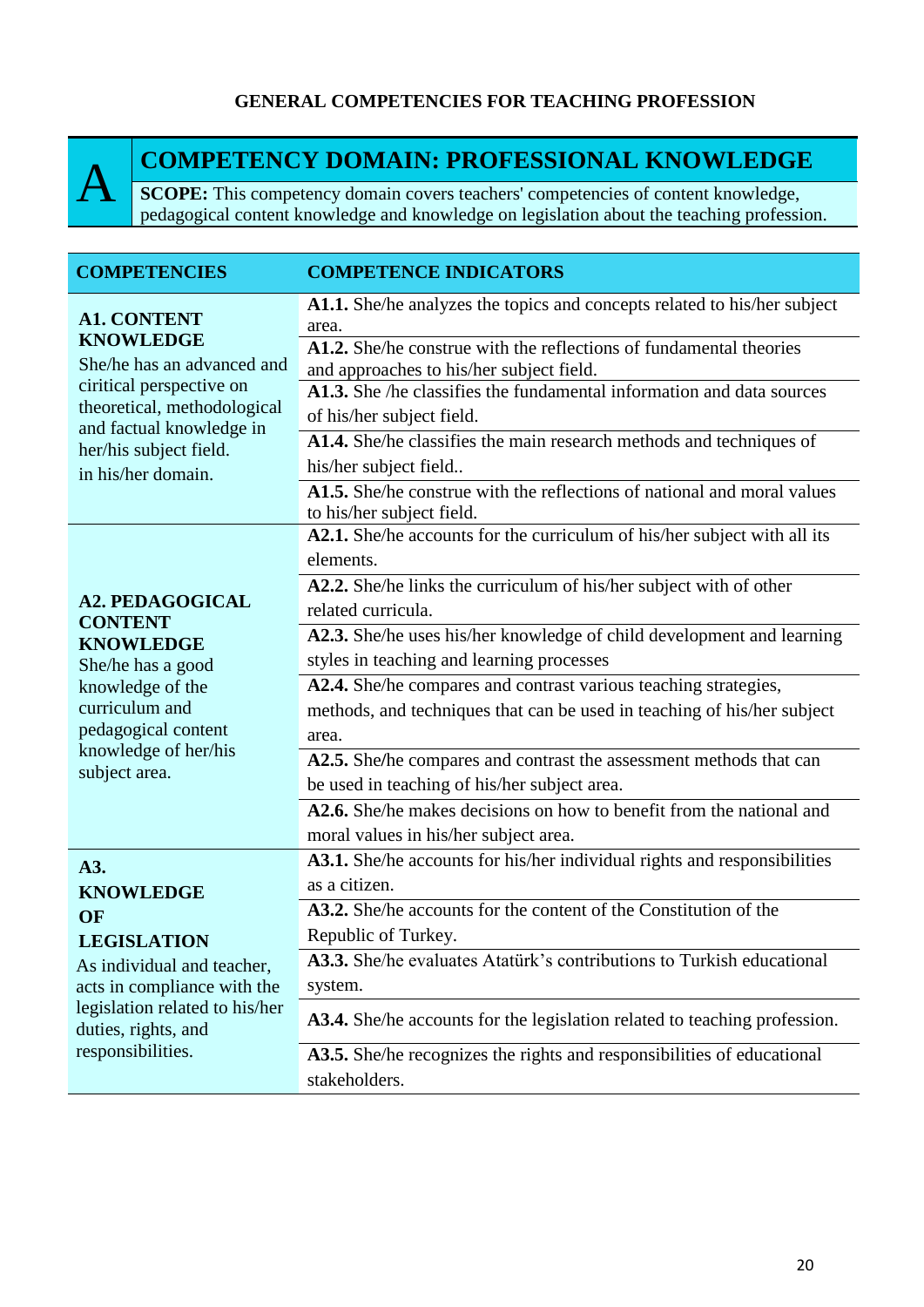B

## **COMPETENCY DOMAIN: PROFESSIONAL SKILLS**

**SCOPE:** This competency domain covers the teacher's competencies of educational planning, creating learning environments, managing the teaching and learning process, and monitoring and evaluation regarding the his/her in-class and out-of-class practices.

| <b>COMPETENCIES</b>                                                                  | <b>COMPETENCE INDICATORS</b>                                                                                                     |
|--------------------------------------------------------------------------------------|----------------------------------------------------------------------------------------------------------------------------------|
| <b>B1. PLANING OF</b><br><b>EDUCATION AND</b><br><b>TEACHING</b><br>She/he plans the | <b>B1.1.</b> She/he prepares his/her plans in accordance with the curriculum of                                                  |
|                                                                                      | his/her subject area.                                                                                                            |
|                                                                                      | B1.2. She/he plans the teaching process by taking environmental                                                                  |
|                                                                                      | conditions, costs, and time into account.                                                                                        |
| education                                                                            | <b>B1.3.</b> She/he prepares flexible teaching plans by considering the                                                          |
| and teaching processes                                                               | individual differences and sociocultural characteristics of students.                                                            |
| effectively.                                                                         | <b>B1.4.</b> She/he takes into account the national and moral values while<br>planning the teaching process.                     |
|                                                                                      | <b>B2.1.</b> She/he organizes healthy, safe, aesthetical learning environments.                                                  |
|                                                                                      | <b>B2.2.</b> She/he prepares teaching materials suitable to learning outcomes of                                                 |
| <b>B2. CREATING</b><br><b>LEARNING</b>                                               | the curriculum.                                                                                                                  |
| <b>ENVIRONMENTS</b>                                                                  | <b>B2.3.</b> She/he organizes the learning environments by considering the                                                       |
| She/he prepares                                                                      | individual differences and students' needs.                                                                                      |
| appropriate teaching                                                                 | <b>B2.4.</b> She/he organizes the learning environments by catering for learning                                                 |
| materials and builds                                                                 | outcomes of the curriculum.                                                                                                      |
| an healty and safe<br>learning                                                       | B2.5. She/he organizes democratic learning environments where students                                                           |
| environments, where                                                                  | communicate effectively.                                                                                                         |
| effective learning                                                                   | B2.6. She/he creates learning environments that supports developing high-                                                        |
| can be achieved for                                                                  | level cognitive skills of students.                                                                                              |
| all students.                                                                        | B2.7. She/he creates learning environments that helps students to                                                                |
|                                                                                      | internalize national and moral values.                                                                                           |
|                                                                                      | B3.1. She/he performs skills needed for education and teaching of his/her                                                        |
|                                                                                      | subject area.                                                                                                                    |
|                                                                                      | <b>B3.2.</b> She/he makes use time effectively in teaching and learning process.                                                 |
|                                                                                      | <b>B3.3.</b> She/he ensures active participation of students in learning processes.                                              |
|                                                                                      | <b>B3.4.</b> She/he makes learning relevant to daily lives of the students.                                                      |
|                                                                                      | <b>B3.5.</b> When carrying out teaching and learning process, she/he takes into                                                  |
| <b>B3. MANAGING</b>                                                                  | account the students with special needs.                                                                                         |
| <b>THE TEACHING</b>                                                                  | <b>B3.6.</b> She/he takes into account the natural, cultural, and socioeconomic                                                  |
| <b>AND LEARNING</b><br><b>PROCESS</b>                                                | characteristics of the environment she/he is working in his/her practices.                                                       |
| She/he manages the                                                                   | <b>B3.7.</b> She/he prepares activities that help developing analytical thinking                                                 |
| teaching and                                                                         | skills of students in her/his classes.                                                                                           |
| learning process                                                                     | <b>B3.8.</b> She/he cooperates with the related persons, institutions,                                                           |
| effectively.                                                                         | organizations, and colleagues when carrying out the educational activities.                                                      |
|                                                                                      | <b>B3.9</b> She/he makes use the information and communication technologies<br>effectively in the teaching and learning process. |
|                                                                                      | <b>B3.10.</b> She/he ensures effective learning by using appropriate strategies,                                                 |
|                                                                                      | methods, and techniques in the teaching and learning process.                                                                    |
|                                                                                      | <b>B3.11.</b> She/he make use appropriate tools, equipments and materials                                                        |
|                                                                                      | effectively in the teaching and learning process.                                                                                |
|                                                                                      | <b>B3.12.</b> She/he copes with misbehavior and undesired situations in the                                                      |
|                                                                                      | classroom effectively and constructively.                                                                                        |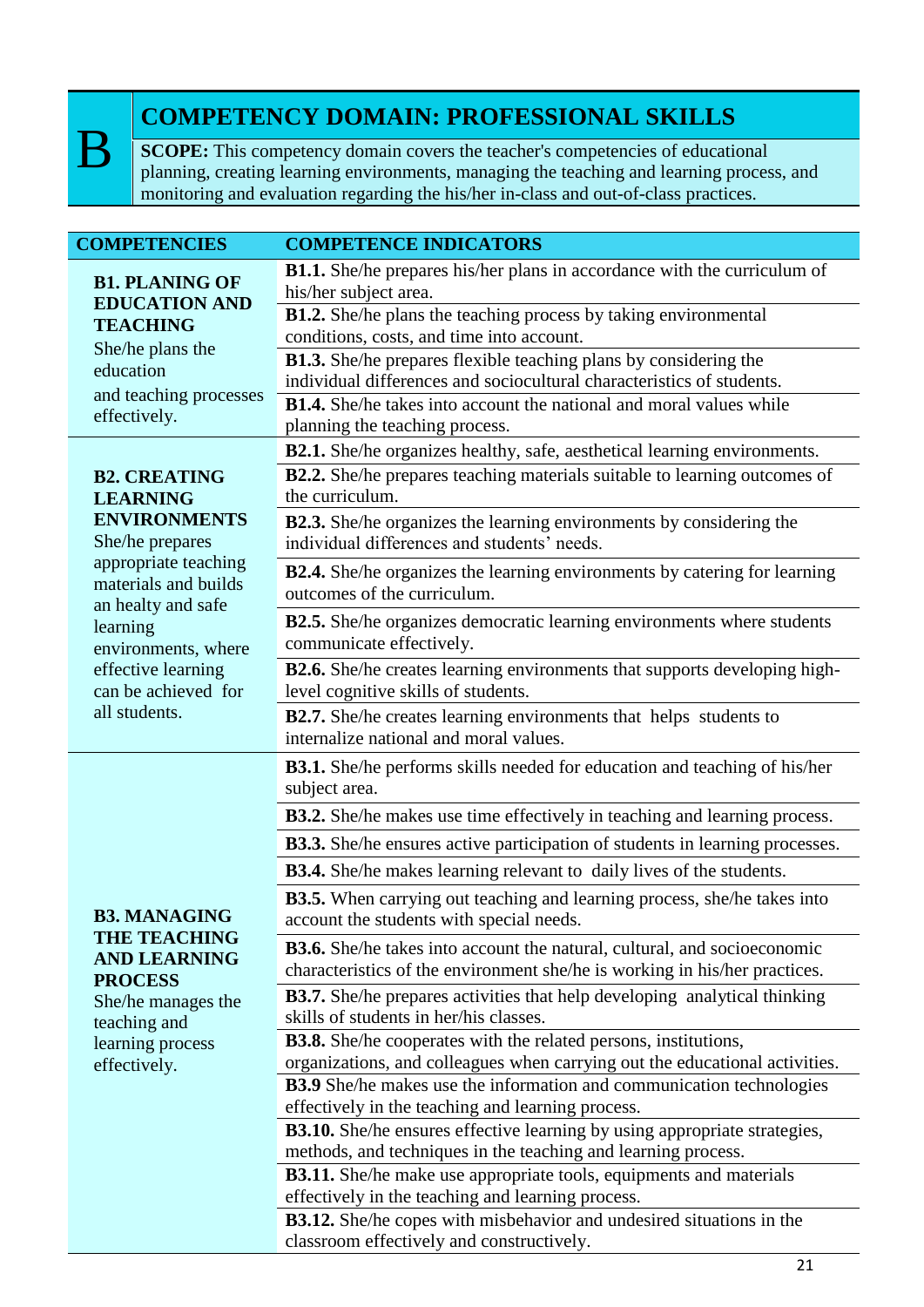B

## **COMPETENCY DOMAIN: PROFESSIONAL SKILLS**

**SCOPE:** This competency domain covers the teacher's competencies of educational planning, creating learning environments, managing the teaching and learning process, and monitoring and evaluation regarding the his/her in-class and out-of-class practices.

| <b>COMPETENCIES</b>                                                                                                     | <b>COMPETENCE INDICATORS</b>                                                                                                                                |
|-------------------------------------------------------------------------------------------------------------------------|-------------------------------------------------------------------------------------------------------------------------------------------------------------|
| <b>B4. ASSESSMENT</b><br><b>AND EVALUATION</b><br>She/he uses the methods,<br>techniques and tools of<br>assessment and | <b>B4.1.</b> She/he prepares and uses assessment and evaluation tools suitable to<br>his/her subject area and stages of growth and development of students. |
|                                                                                                                         | <b>B4.2.</b> She/he makes use of both formative and summative assessment methods.                                                                           |
|                                                                                                                         | <b>B4.3.</b> She/he carries out an objective and fair assessment and evaluation.                                                                            |
| evaluation that fit for                                                                                                 | <b>B4.4.</b> She/he provides accurate and constructive feedbacks to students and other                                                                      |
| purpose.                                                                                                                | stakeholders in accordance with results from assessment and evaluation.                                                                                     |
|                                                                                                                         | <b>B4.5.</b> She/he re-arranges the teaching and learning processes in accordance with                                                                      |
|                                                                                                                         | the assessment and evaluation results.                                                                                                                      |